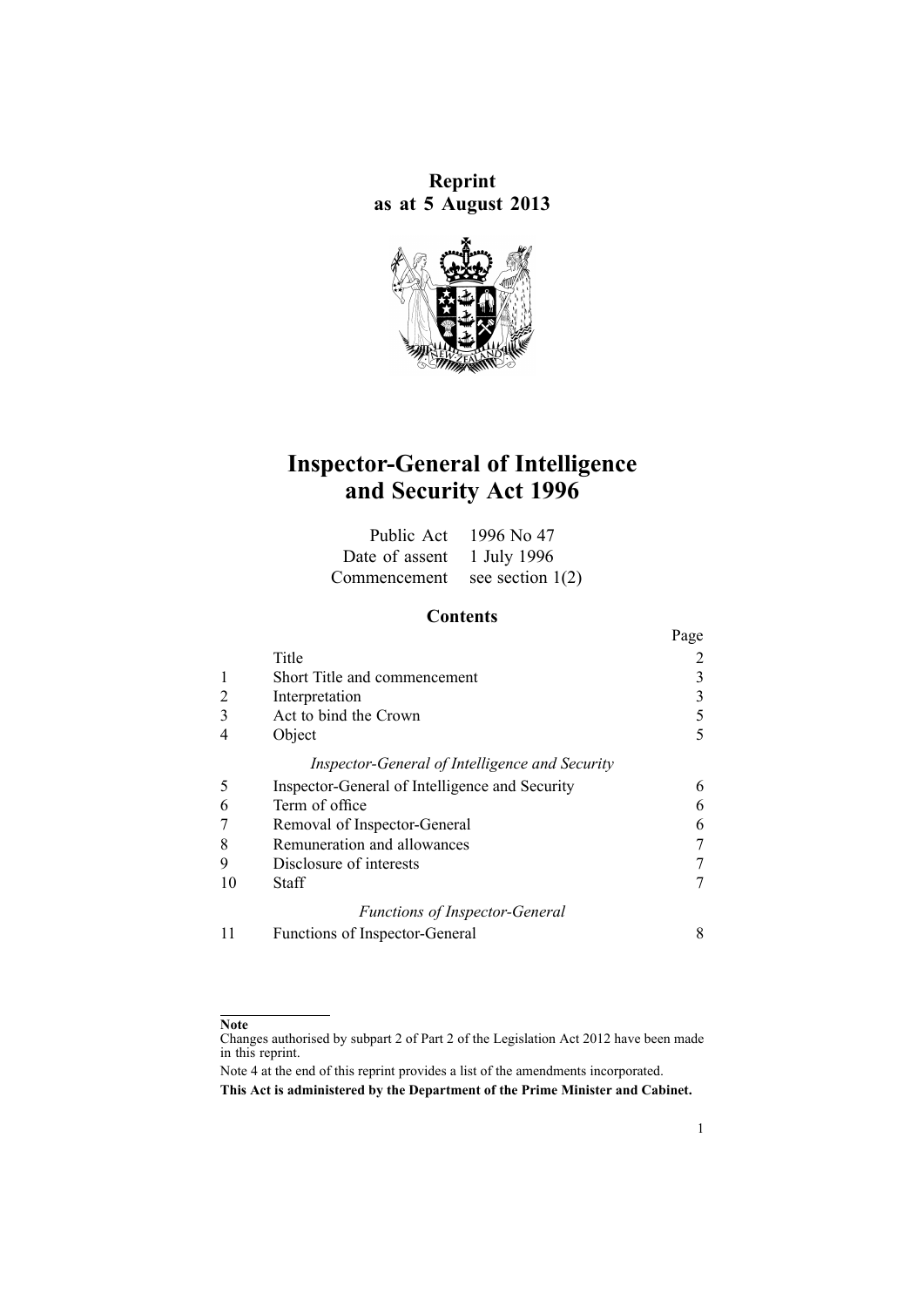<span id="page-1-0"></span>

|    | <b>Inspector-General of Intelligence and</b><br>Security Act 1996                                      | Reprinted as at<br>5 August 2013 |
|----|--------------------------------------------------------------------------------------------------------|----------------------------------|
| 12 |                                                                                                        | 10                               |
| 13 | Consultation                                                                                           |                                  |
| 14 | Requirements of security                                                                               | 10<br>11                         |
| 15 | Matters occurring before commencement of Act<br>Jurisdiction of courts and other agencies not affected | 11                               |
|    |                                                                                                        |                                  |
|    | Complaints                                                                                             |                                  |
| 16 | Mode of complaint                                                                                      | 11                               |
| 17 | Power of Inspector-General to refuse to inquire into<br>complaint                                      | 12                               |
| 18 | Disclosures to Inspector-General by employees of                                                       | 13                               |
|    | intelligence and security agencies                                                                     |                                  |
|    | Procedure                                                                                              |                                  |
| 19 | Proceedings of Inspector-General                                                                       | 13                               |
| 20 | Powers in relation to security records                                                                 | 14                               |
| 21 | Power of entry                                                                                         | 15                               |
| 22 | Power to hear evidence in private                                                                      | 15                               |
| 23 | Powers of Inspector-General in relation to inquiries                                                   | 15                               |
| 24 | Proceedings privileged                                                                                 | 17                               |
| 25 | Reports in relation to inquiries                                                                       | 18                               |
| 26 | Disclosure                                                                                             | 19                               |
| 27 | Reports by Inspector-General                                                                           | 20                               |
| 28 | Secrecy                                                                                                | 21                               |
| 29 | Publication                                                                                            | 22                               |
|    | Amendments to Ombudsmen Act 1975                                                                       |                                  |
| 30 | Referral of complaint to Inspector-General of Intelligence<br>and Security                             | 23                               |
| 31 | Consultation with Inspector-General of Intelligence and<br>Security                                    | 23                               |
|    | <b>Amendments to Privacy Act 1993</b>                                                                  |                                  |
|    |                                                                                                        |                                  |
| 32 | Referral of complaint to Inspector-General of Intelligence<br>and Security                             | 23                               |
| 33 | Consultation with Inspector-General of Intelligence and<br>Security                                    | 23                               |

# **An Act to increase the level of oversight and review of intelligence and security agencies by providing for the appointment of an Inspector-General of Intelligence and Security**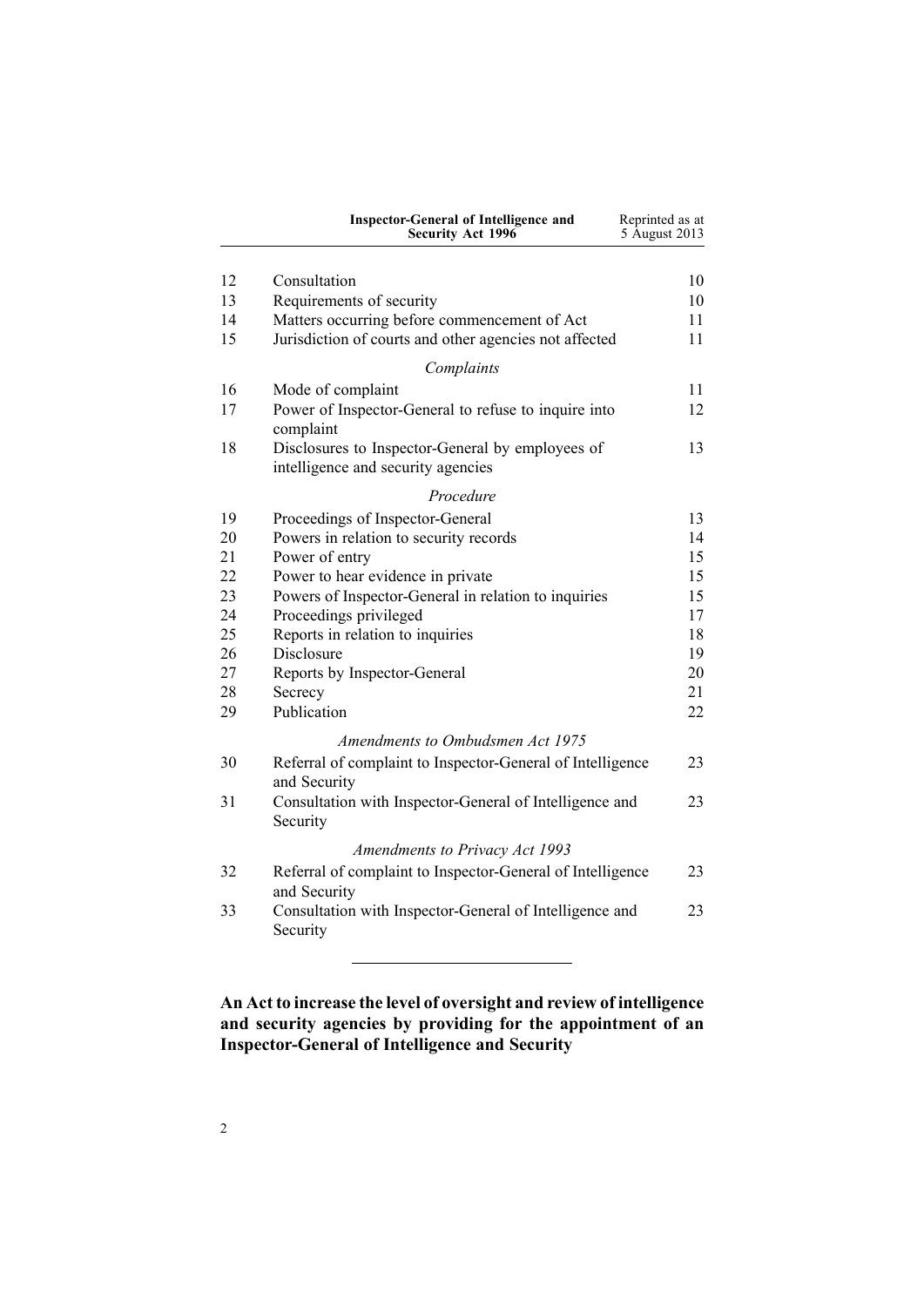<span id="page-2-0"></span>

| Reprinted as at | Inspector-General of Intelligence and |  |
|-----------------|---------------------------------------|--|
| 5 August 2013   | <b>Security Act 1996</b>              |  |

## **1 Short Title and commencement**

- (1) This Act may be cited as the Inspector-General of Intelligence and Security Act 1996.
- (2) This Act shall come into force on the day after the date on which this Act receives the Royal assent.

#### **2 Interpretation**

(1) In this Act, unless the context otherwise requires,—

#### **chief executive**,—

- (a) in relation to the New Zealand Security Intelligence Service, means the Director of Security holding office under the New Zealand Security [Intelligence](http://www.legislation.govt.nz/pdflink.aspx?id=DLM391605) Service Act [1969](http://www.legislation.govt.nz/pdflink.aspx?id=DLM391605):
- (b) in relation to the Government Communications Security Bureau, means the Director of that Bureau:
- (c) in relation to an agency that, by virtue of an Order in Council made under subsection (2), is an intelligence and security agency for the purposes of this Act, means the chief executive of that agency

**employee**, in relation to an intelligence and security agency, means <sup>a</sup> person employed in any capacity in that agency

**Inspector-General** means the Inspector-General of Intelligence and Security holding office under [section](#page-5-0) 5

#### **intelligence and security agency** means—

- (a) the New Zealand Security Intelligence Service:
- (b) the Government Communications Security Bureau:
- (c) any other agency declared by the Governor-General from time to time by Order in Council as an intelligence and security agency for the purposes of this Act

**Minister** means, in relation to an intelligence and security agency, the Minister of the Crown responsible for that intelligence and security agency

#### **New Zealand person**—

- (a) means any person, being—
	- (i) <sup>a</sup> New Zealand citizen; or
	- (ii) <sup>a</sup> person ordinarily resident in New Zealand; or
	- (iii) an unincorporated body of persons, being <sup>a</sup> body of which more than 50% of the members are New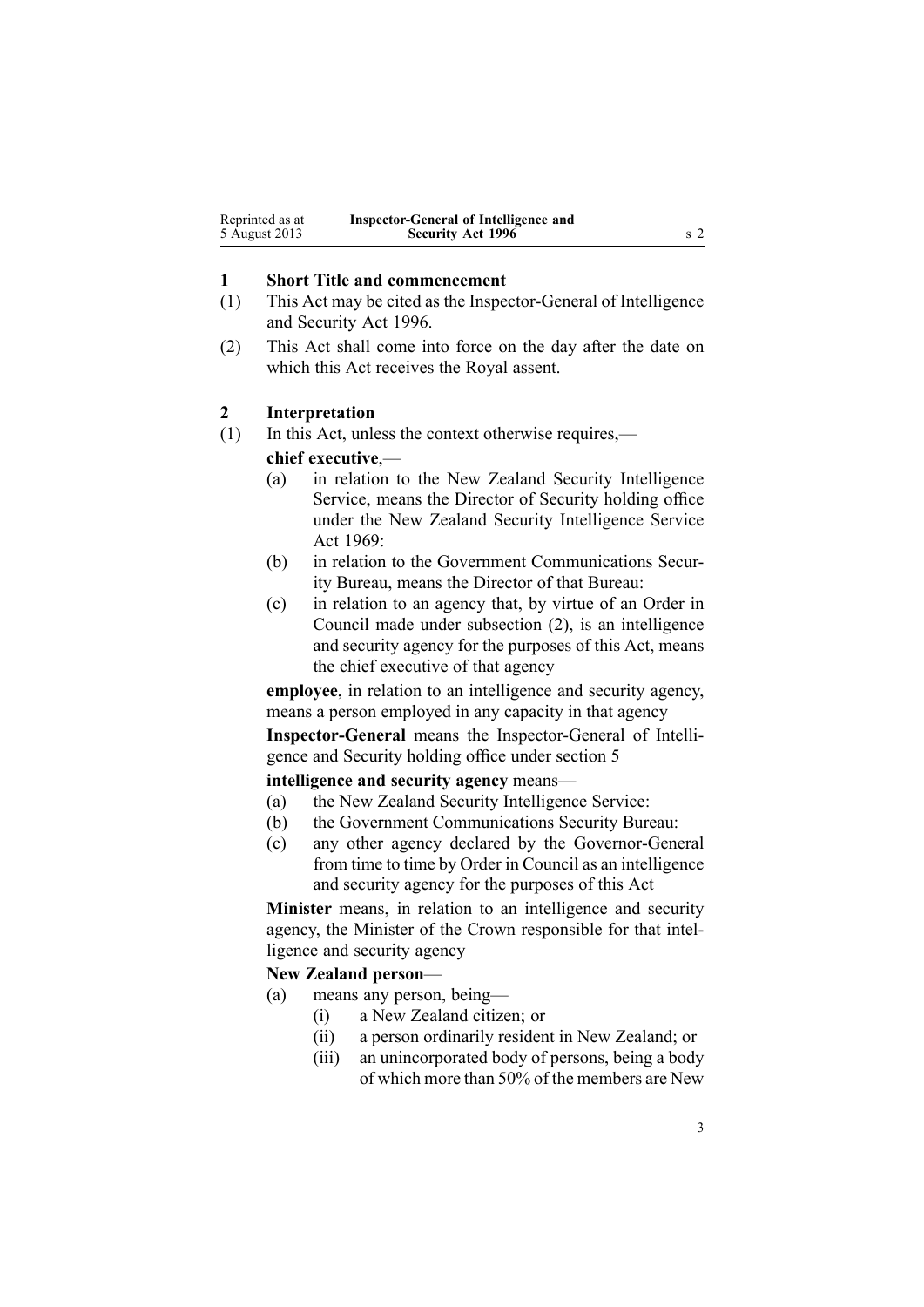| s <sub>2</sub> |            |                                    | <b>Inspector-General of Intelligence and</b><br><b>Security Act 1996</b>                                                                                                                                                                                                                  | Reprinted as at<br>5 August 2013 |
|----------------|------------|------------------------------------|-------------------------------------------------------------------------------------------------------------------------------------------------------------------------------------------------------------------------------------------------------------------------------------------|----------------------------------|
|                | (iv)       | paragraph (ii); or<br>Zealand; but | Zealand persons under subparagraph (i) or sub-<br>a body corporate which is incorporated in New                                                                                                                                                                                           |                                  |
|                | (b)<br>(i) | does not include-                  | any company within the meaning of the Compan-<br>ies Act 1955 or the Companies Act 1993, as the<br>case may be, that is, for the purposes of the Com-<br>panies Act 1955 or the Companies Act 1993, a<br>subsidiary of any company or body corporate in-                                  |                                  |
|                | (ii)       | (A)                                | corporated outside New Zealand; or<br>any company within the meaning of the Compan-<br>ies Act 1955 or the Companies Act 1993, as the<br>case may be, or building society, in which—<br>25% or more of any class of shares is held<br>by any overseas person or overseas per-<br>sons; or |                                  |
|                |            | (B)                                | the right to exercise or control the exercise<br>of 25% or more of the voting power at<br>any meeting of the company or building<br>society is held by any overseas person or<br>overseas persons; or                                                                                     |                                  |
|                | (iii)      |                                    | any nominee of an overseas person, whether or<br>not the nominee is also an overseas person                                                                                                                                                                                               |                                  |
|                |            |                                    | New Zealand Security Intelligence Service means the New                                                                                                                                                                                                                                   |                                  |
|                |            |                                    | Zealand Security Intelligence Service referred to in section 3<br>of the New Zealand Security Intelligence Service Act 1969                                                                                                                                                               |                                  |

**official information** means official information as defined in [section](http://www.legislation.govt.nz/pdflink.aspx?id=DLM65309) 2(1) of the Official Information Act 1982; and includes security records

**Ombudsman** means an Ombudsman holding office under the [Ombudsmen](http://www.legislation.govt.nz/pdflink.aspx?id=DLM430983) Act 1975

**overseas person** has the meaning given to it by [section](http://www.legislation.govt.nz/pdflink.aspx?id=DLM357794) 7 of the Overseas Investment Act 2005

**Privacy Commissioner** means the Privacy Commissioner appointed under [section](http://www.legislation.govt.nz/pdflink.aspx?id=DLM297053) 12 of the Privacy Act 1993

4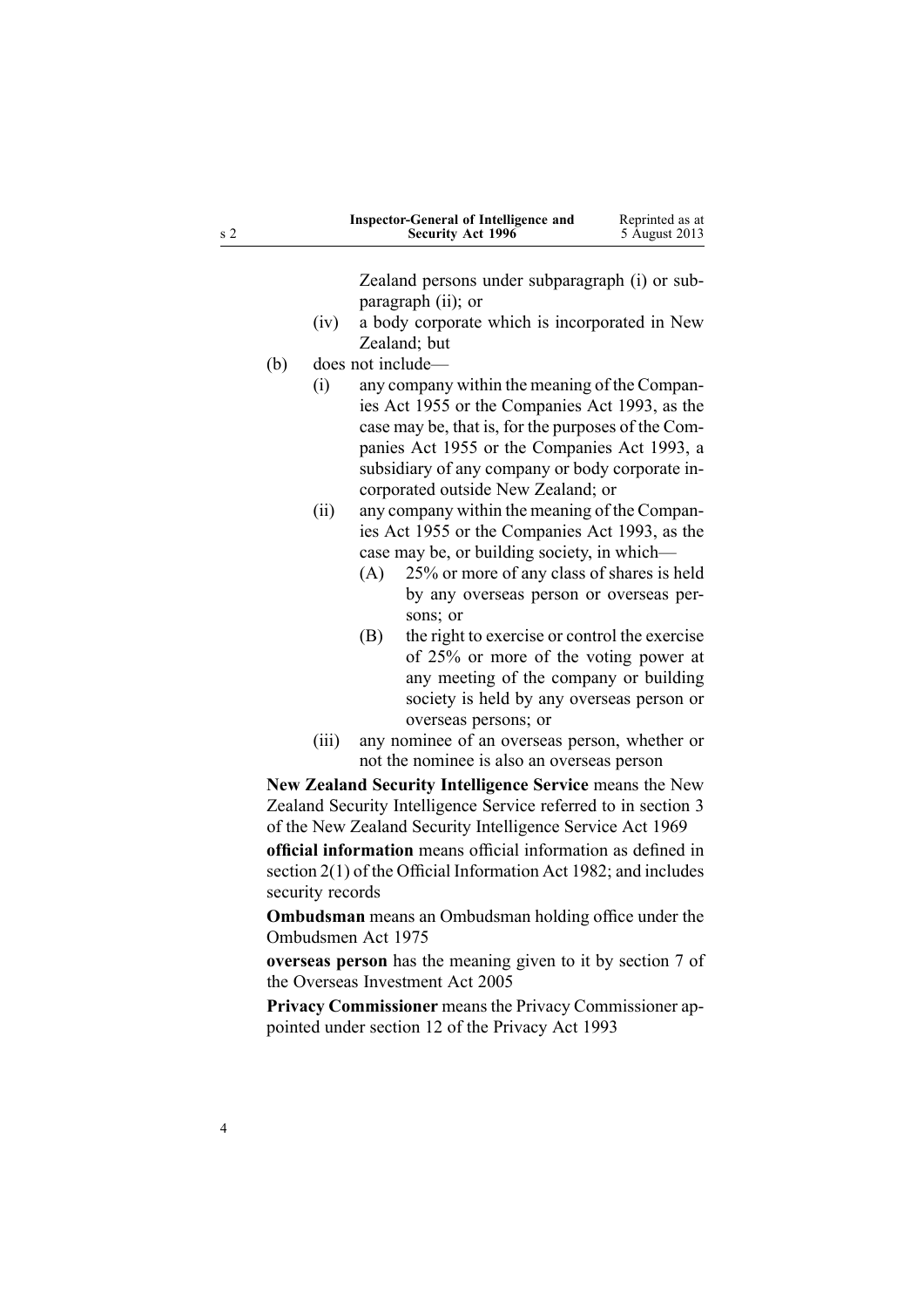<span id="page-4-0"></span>

| Reprinted as at | Inspector-General of Intelligence and |     |
|-----------------|---------------------------------------|-----|
| 5 August 2013   | <b>Security Act 1996</b>              | s 4 |

## **security records**—

- (a) means all papers, documents, or records of any kind whatsoever, whether bearing <sup>a</sup> security classification or not, officially made or received—
	- (i) by an intelligence and security agency in the conduct of its affairs; or
	- (ii) by any employee of an intelligence and security agency in the course of that employee's official duties; and
- (b) includes registers, books, maps, plans, drawings, photographs, cinematographic films, sound recordings, and electronic storage media made or received by an agency or employee of the kind described in paragraph (a); and
- (c) includes copies of papers, documents, records or other things that are security records by virtue of paragraph (a) or paragraph (b).
- (2) The Governor-General may from time to time by Order in Council declare any agency to be an intelligence and security agency for the purposes of this Act.
- (3) An Order in Council made under subsection (2) is <sup>a</sup> legislative instrument and <sup>a</sup> disallowable instrument for the purposes of the [Legislation](http://www.legislation.govt.nz/pdflink.aspx?id=DLM2997643) Act 2012 and must be presented to the House of Representatives under [section](http://www.legislation.govt.nz/pdflink.aspx?id=DLM2998573) 41 of that Act.

Section 2(1) **overseas person**: amended, on 25 August 2005, by [section](http://www.legislation.govt.nz/pdflink.aspx?id=DLM358540) 75 of the Overseas Investment Act 2005 (2005 No 82).

Section 2(3): replaced, on 5 August 2013, by [section](http://www.legislation.govt.nz/pdflink.aspx?id=DLM2998633) 77(3) of the Legislation Act 2012 (2012 No 119).

# **3 Act to bind the Crown**

This Act shall bind the Crown.

## **4 Object**

The object of this Act is to provide for the appointment of an Inspector-General who will assist each Minister who is responsible for an intelligence and security agency in the oversight and review of that intelligence and security agency and who will, in particular,—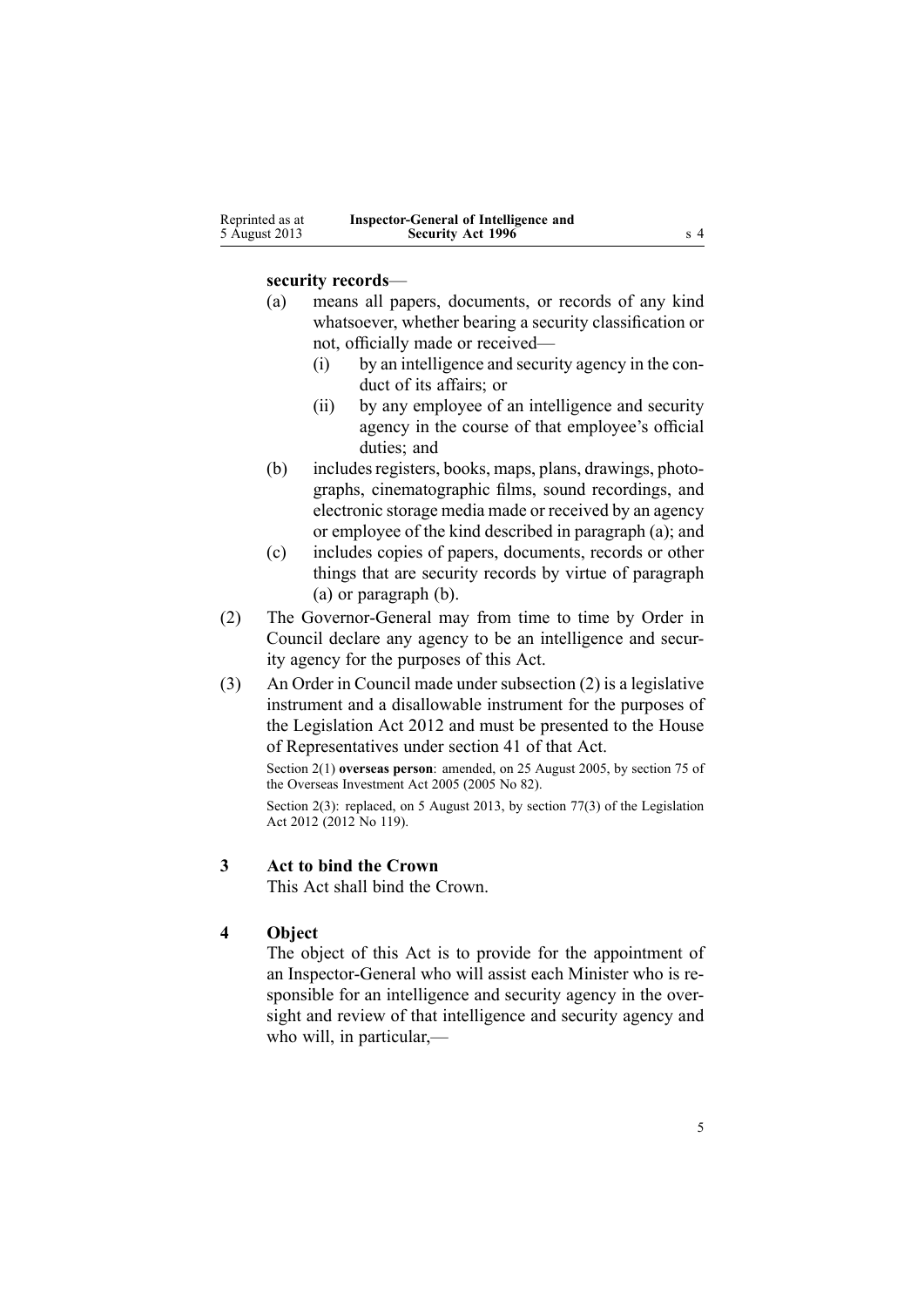<span id="page-5-0"></span>

|     | Inspector-General of Intelligence and | Reprinted as at |
|-----|---------------------------------------|-----------------|
| s 5 | <b>Security Act 1996</b>              | 5 August 2013   |

- (a) assist the Minister to ensure that the activities of that intelligence and security agency comply with the law; and
- (b) ensure that complaints relating to that intelligence and security agency are independently investigated.

# *Inspector-General of Intelligence and Security*

# **5 Inspector-General of Intelligence and Security**

- (1) There shall be an Inspector-General of Intelligence and Security.
- (2) The Inspector-General shall be appointed by the Governor-General on the recommendation of the Prime Minister following consultation with the Leader of the Opposition.
- (3) No person shall be appointed as the Inspector-General unless that person has previously held office as <sup>a</sup> Judge of the High Court of New Zealand.

# **6 Term of office**

- (1) Every person appointed as the Inspector-General shall be appointed for <sup>a</sup> term of 3 years and may from time to time be reappointed.
- (2) Every person appointed as the Inspector-General shall, unless sooner vacating office by death or by resignation, or by removal from office under section 7, continue to hold office, notwithstanding the expiry of that person's term of appointment, until—
	- (a) reappointment as the Inspector-General; or
	- (b) appointment of <sup>a</sup> successor; or
	- (c) the person is informed in writing by the Prime Minister that the person is not to be reappointed and is not to hold office until <sup>a</sup> successor is appointed.
- (3) The person appointed as the Inspector-General may at any time resign his or her office by written notice given to the Governor-General.

# **7 Removal of Inspector-General**

The person appointed as Inspector-General may be removed or suspended from office by the Governor-General, upon an

6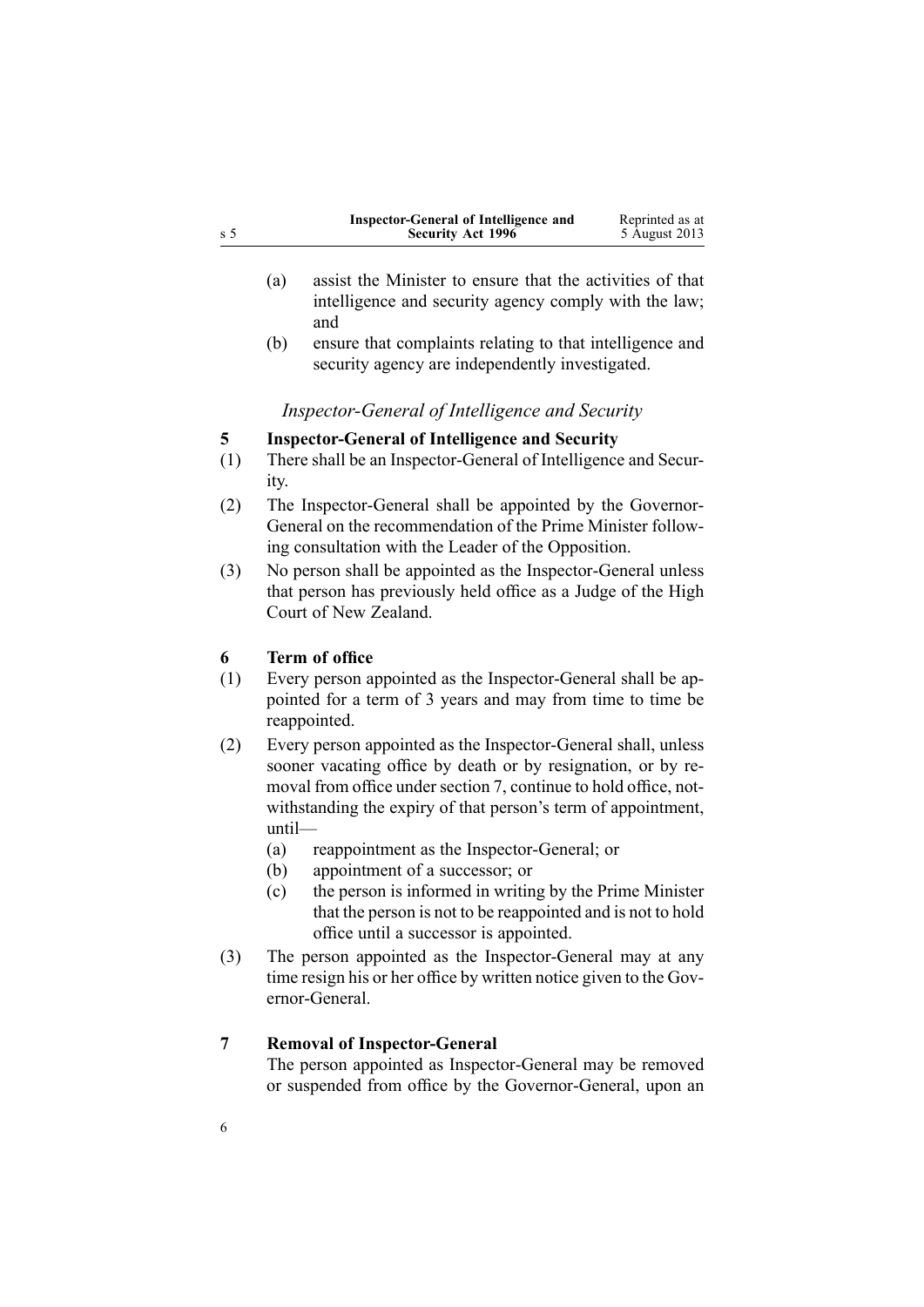<span id="page-6-0"></span>

| Reprinted as at | Inspector-General of Intelligence and |      |
|-----------------|---------------------------------------|------|
| 5 August 2013   | <b>Security Act 1996</b>              | s 10 |

address from the House of Representatives, for disability affecting performance of duty, bankruptcy, neglect of duty, or misconduct.

# **8 Remuneration and allowances**

There shall be paid to the Inspector-General out of public money, without further appropriation than this section, remuneration by way of fees, salary, or allowances and travelling allowances and travelling expenses in accordance with the Fees and [Travelling](http://www.legislation.govt.nz/pdflink.aspx?id=DLM264952) Allowances Act 1951, and the provisions of that Act shall apply accordingly as if the Inspector-General were <sup>a</sup> member of <sup>a</sup> statutory board and the travelling were in the service of <sup>a</sup> statutory board.

# **9 Disclosure of interests**

The Inspector-General shall give written notice to the Prime Minister of all interests, pecuniary or otherwise, which the Inspector-General has or acquires and which could conflict with the proper performance by the Inspector-General of his or her functions under this Act.

# **10 Staff**

- (1) Subject to the provisions of this section, the Inspector-General may appoint such employees, including part-time or temporary employees, as may be necessary for the efficient carrying out of the Inspector-General's functions, powers, and duties under this Act.
- (2) Employees appointed under subsection (1) shall be employed on such terms and conditions of employment and shall be paid such salaries and allowances as the Inspector-General may from time to time determine in consultation with the Chief Executive of the Department of the Prime Minister and Cabinet.
- (3) No person employed by the Inspector-General shall have accessto any information in the possession of an intelligence and security agency excep<sup>t</sup> in accordance with the rules, applying from time to time within the intelligence and security agency concerned, governing access to such information.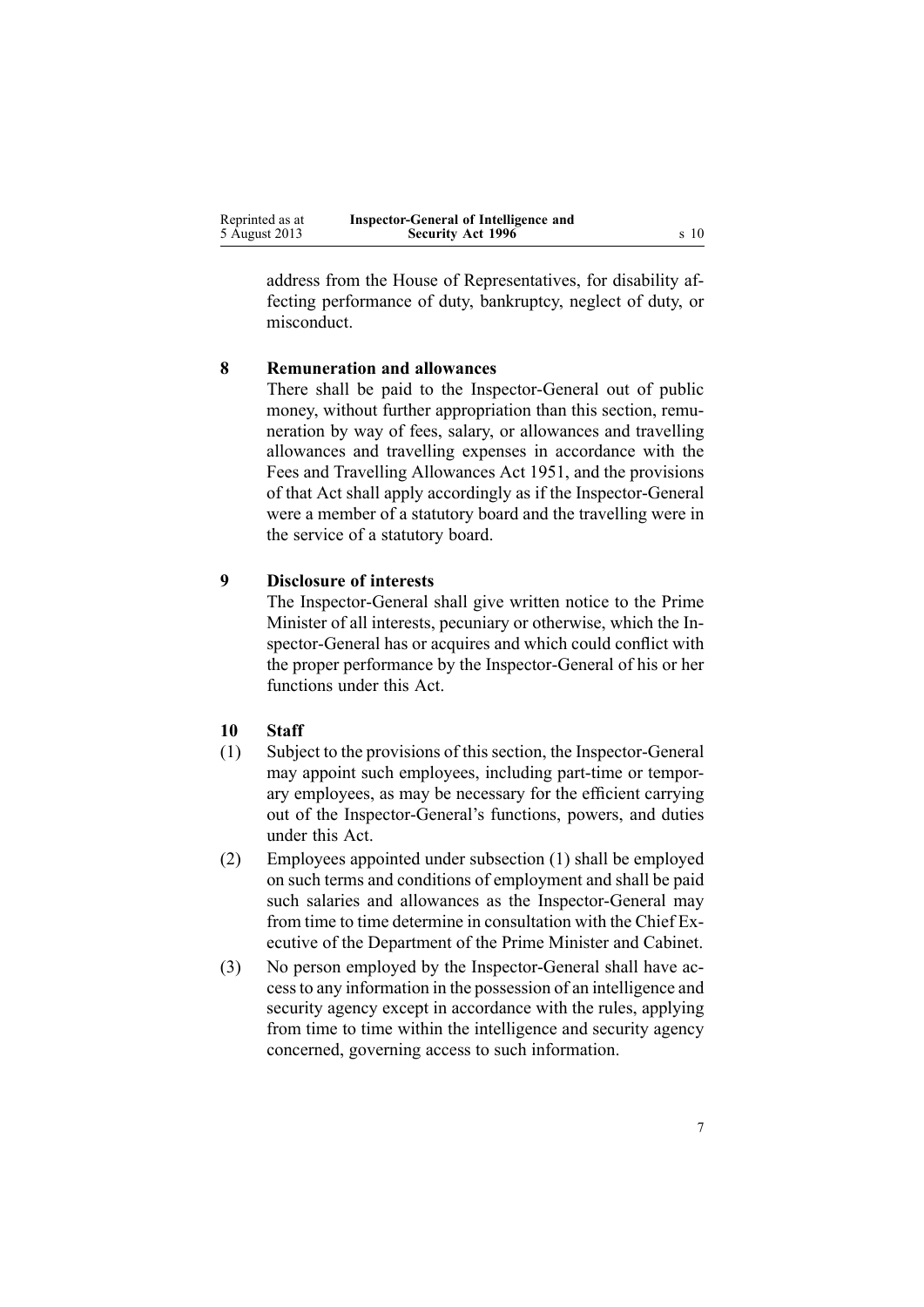<span id="page-7-0"></span>

|      | Inspector-General of Intelligence and | Reprinted as at |
|------|---------------------------------------|-----------------|
| s 11 | <b>Security Act 1996</b>              | 5 August 2013   |

(4) Only <sup>a</sup> person who has an appropriate security clearance may be appointed as an employee of the Inspector-General.

### *Functions of Inspector-General*

#### **11 Functions of Inspector-General**

- (1) Subject to the provisions of this Act, the functions of the Inspector-General shall be—
	- (a) to inquire, of the Inspector-General's own motion or at the request of the Minister, into any matter that relates to the compliance by an intelligence and security agency with the law of New Zealand:
	- (b) to inquire into any complaint by—
		- (i) <sup>a</sup> New Zealand person; or
		- (ii) <sup>a</sup> person who is an employee or former employee of an intelligence and security agency, that that person has or may have been adversely affected

by any act, omission, practice, policy, or procedure of an intelligence and security agency:

- (c) to inquire at the reques<sup>t</sup> of the Minister or of the Inspector-General's own motion, but subject to the concurrence of the Minister, into—
	- (i) any matter where it appears that <sup>a</sup> New Zealand person has or may have been adversely affected by any act, omission, practice, policy, or procedure of an intelligence and security agency:
	- (ii) the propriety of particular activities of an intelligence and security agency:
- (d) without limiting the generality of paragraph (a), to review from time to time the effectiveness and appropriateness of the procedures adopted by the New Zealand Security Intelligence Service to ensure compliance with the provisions of [sections](http://www.legislation.govt.nz/pdflink.aspx?id=DLM391815) 4A to 4G of the New Zealand Security Intelligence Service Act 1969 in relation to the issue and execution of intelligence warrants:
- (da) without limiting the generality of paragraph (a), to review the effectiveness and appropriateness of the procedures adopted by the Government Communications Security Bureau to ensure compliance with the provisions of [Part](http://www.legislation.govt.nz/pdflink.aspx?id=DLM187837) 3 of the Government Communications Se-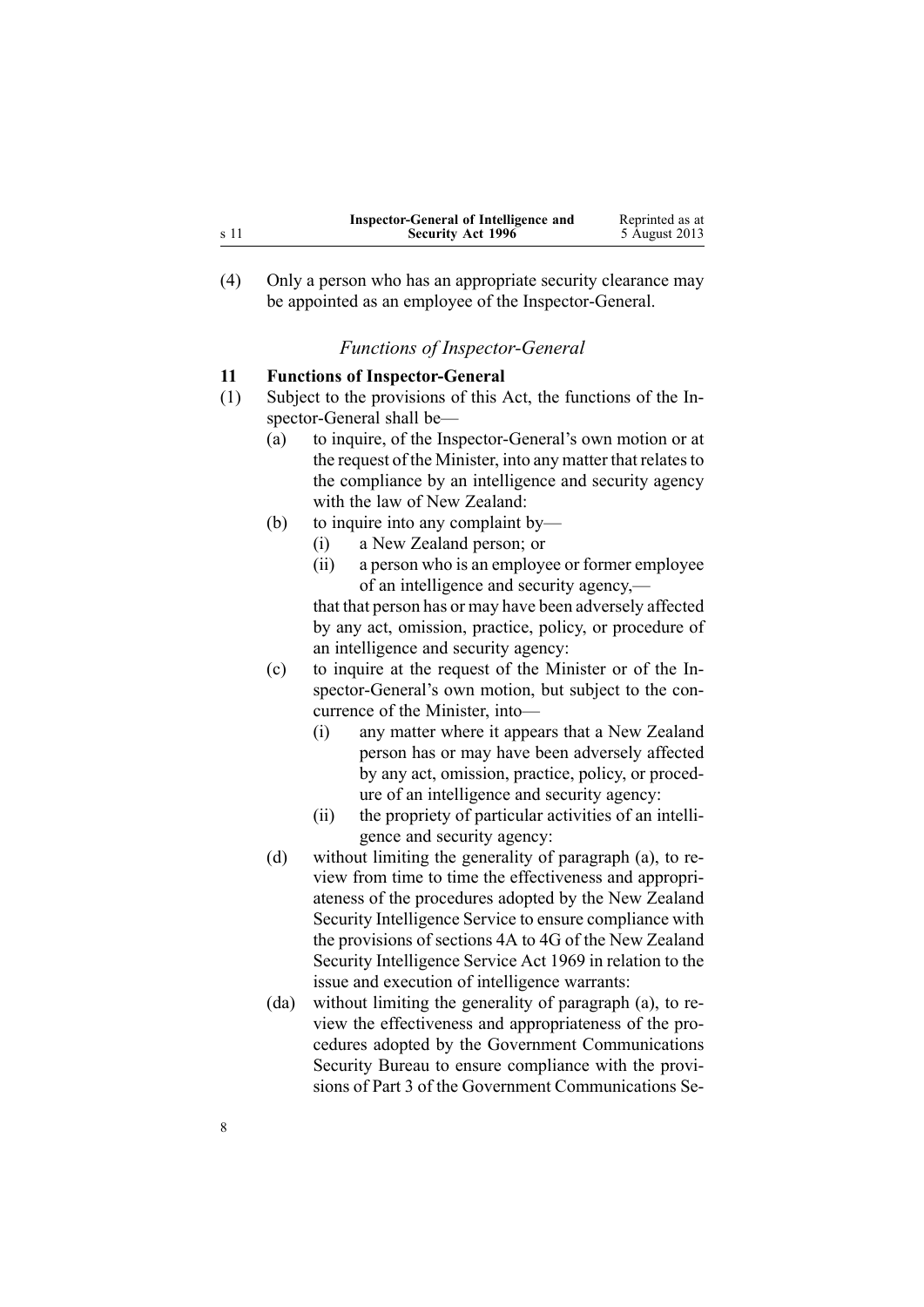curity Bureau Act 2003 in relation to the issue and execution of interception warrants and computer access authorisations:

- (e) to prepare and submit to the Minister from time to time for his or her approval programmes for the general oversight and review of each intelligence and security agency and for the discharge by the Inspector-General, in relation to each intelligence and security agency, of the particular functions specified in this section:
- (f) to carry out any programme or amended programme or substituted programme approved by the Minister under paragraph (e).
- (2) The Inspector-General shall not, of his or her own motion or in response to <sup>a</sup> complaint made to the Inspector-General, perform any of the functions set out in subsection (1) in relation to any activity of an intelligence and security agency excep<sup>t</sup> to the extent that—
	- (a) <sup>a</sup> New Zealand person or an employee or former employee of an intelligence and security agency has or may have been adversely affected; or
	- (b) the law of New Zealand may have been contravened.
- (3) In carrying out any inquiry in accordance with the provisions of subsection  $(1)(c)(ii)$ , it shall not be a function of the Inspector-General to inquire into any action taken by the Minister.
- (4) Except to the extent strictly necessary for the performance of his or her functions under subsection (1), the Inspector-General shall not inquire into any matter that is operationally sensitive, including any matter that relates to intelligence collection and production methods or sources of information.
- (5) The Inspector-General shall not conduct an inquiry into a complaint made under subsection (1) by an employee or former employee of an intelligence and security agency unless—
	- (a) all established internal remedies have been exhausted; or
	- (b) the employee or former employee and the chief executive of the relevant intelligence and security agency otherwise agree in writing.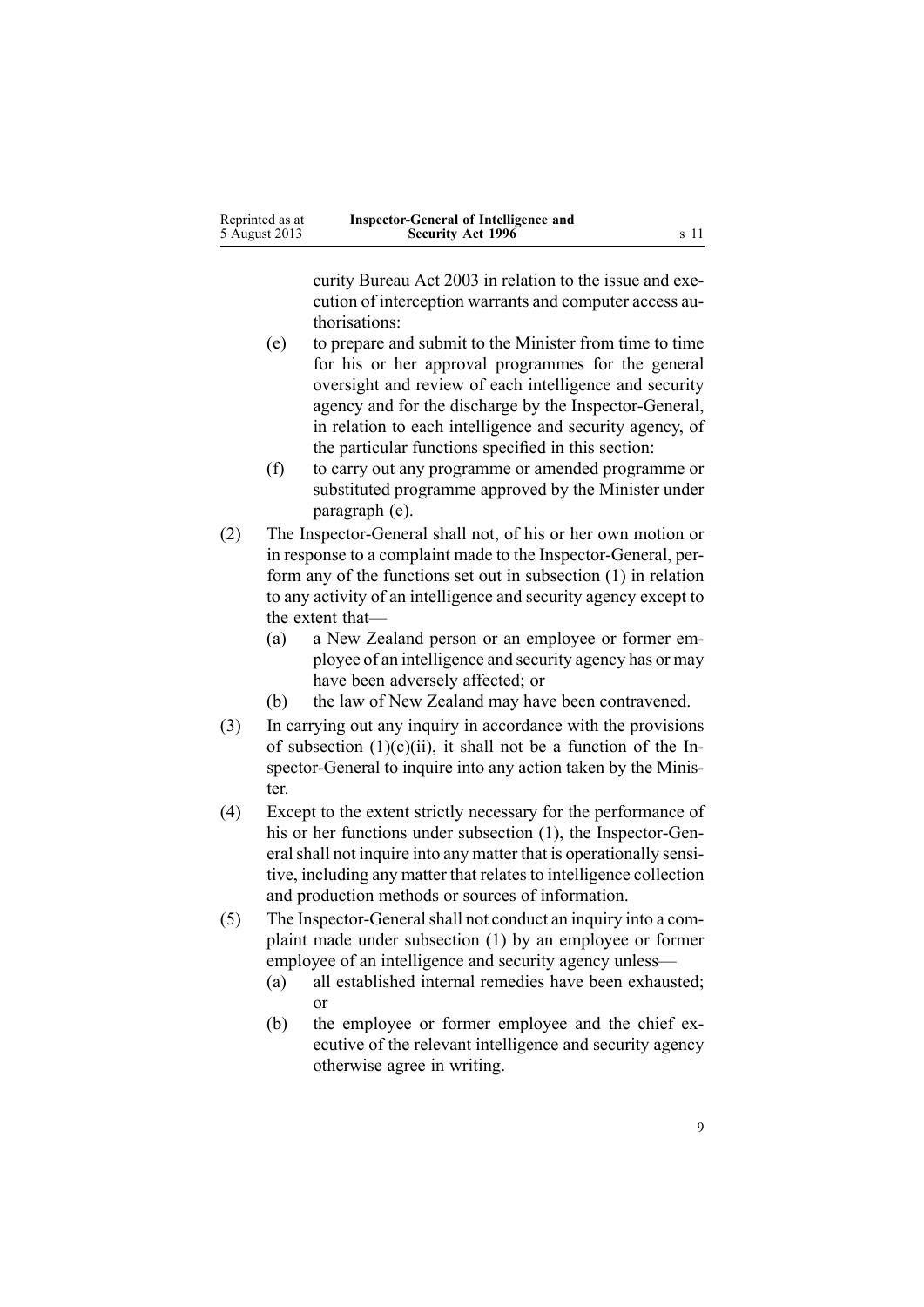<span id="page-9-0"></span>

|      | Inspector-General of Intelligence and | Reprinted as at |
|------|---------------------------------------|-----------------|
| s 12 | <b>Security Act 1996</b>              | 5 August 2013   |

(6) Where an inquiry has been conducted by the Inspector-General following <sup>a</sup> complaint, the Inspector-General may make such recommendations for the redress of that complaint as the Inspector-General thinks fit (including remedies that involve the paymen<sup>t</sup> of compensation).

Section 11(1)(d): amended, on 13 July 2011, by [section](http://www.legislation.govt.nz/pdflink.aspx?id=DLM3390450) 17(2) of the New Zealand Security Intelligence Service Amendment Act 2011 (2011 No 28).

Section 11(1)(d): amended, on 1 September 1999, by [section](http://www.legislation.govt.nz/pdflink.aspx?id=DLM32600) 8 of the New Zealand Security Intelligence Service Amendment (No 2) Act 1999 (1999 No 91).

Section 11(1)(da): inserted, on 2 April 2003, by [section](http://www.legislation.govt.nz/pdflink.aspx?id=DLM187859) 28 of the Government Communications Security Bureau Act 2003 (2003 No 9).

## **12 Consultation**

- (1) The Inspector-General shall in the exercise of the Inspector-General's functions under this Act have regard to the functions of the Controller and Auditor-General in relation to an intelligence and security agency and may consult with the Controller and Auditor-General in relation to any matter with <sup>a</sup> view to avoiding inquiries being conducted into that matter by both the Inspector-General and the Controller and Auditor-General.
- (2) Notwithstanding the provisions of section 26(1), the Inspector-General may from time to time undertake consultation with the Controller and Auditor-General or with an Ombudsman or with the Privacy Commissioner or with <sup>a</sup> Human Rights Commissioner in relation to any matter relating to the functions of the Inspector-General under [section](#page-7-0) 11, and, for the purposes of any such consultation, the Inspector-General may disclose to the Controller and Auditor-General or to an Ombudsman or to the Privacy Commissioner or to <sup>a</sup> Human Rights Commissioner such information as the Inspector-General considers necessary for that purpose.

#### **13 Requirements of security**

In carrying out his or her functions, duties, and powers under this Act, the Inspector-General shall, in addition to all other matters to which the Inspector-General may properly have regard, have regard to the requirements of security.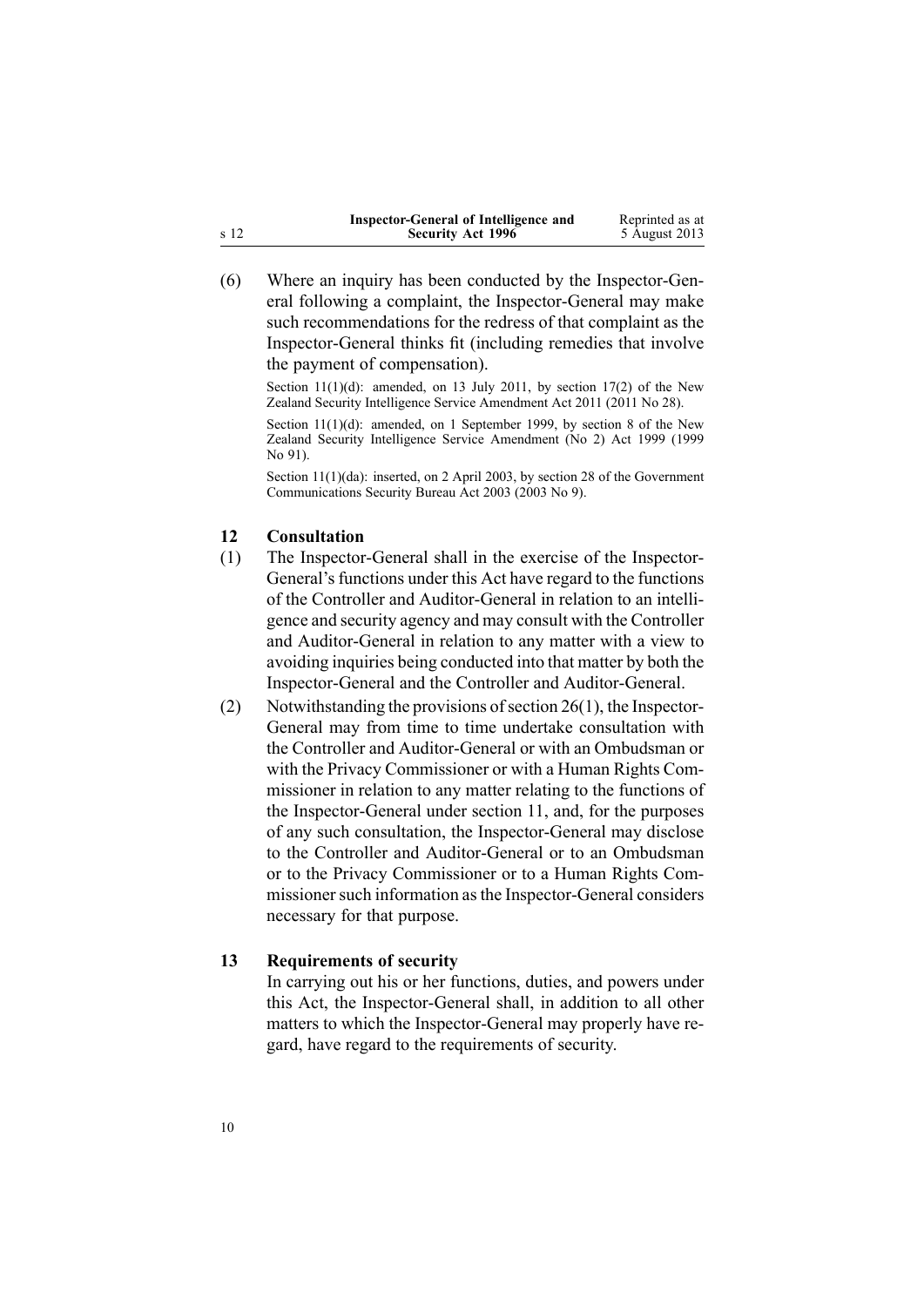<span id="page-10-0"></span>

| Reprinted as at | Inspector-General of Intelligence and |      |
|-----------------|---------------------------------------|------|
| 5 August 2013   | <b>Security Act 1996</b>              | s 16 |

# **14 Matters occurring before commencement of Act**

Notwithstanding any other provision of this Act, but subject to [section](http://www.legislation.govt.nz/pdflink.aspx?id=DLM392574) 8 of the New Zealand Security Intelligence Service Amendment Act 1996, the Inspector-General may inquire into any matter that occurred before the commencement of this Act only if—

- (a) the Prime Minister has, by notice in writing to the Inspector-General, authorised the Inspector-General to inquire into the matter; or
- (b) the matter is one that could, before the commencement of this Act, have been inquired into by the Commissioner of Security Appeals if the complainant had made, in relation to that matter, <sup>a</sup> complaint under [section](http://www.legislation.govt.nz/pdflink.aspx?id=DLM392033) 18 of the New Zealand Security Intelligence Service Act 1969.

#### **15 Jurisdiction of courts and other agencies not affected**

- (1) For the avoidance of doubt it is hereby declared that the exercise by the Inspector-General of his or her functions under this Act shall not limit the jurisdiction of any court.
- (2) The exercise by the Inspector-General of his or her functions under this Act shall not affect the exercise by any Police employee of any powers which that Police employee may lawfully exercise in relation to an intelligence and security agency or in relation to the chief executive or any employee of an intelligence and security agency.
- (3) Nothing in [section](#page-9-0) 12 shall limit the powers, duties, and responsibilities of the Controller and Auditor-General or of the Ombudsmen or of the Privacy Commissioner under any enactment.

Section 15(2): amended, on 1 October 2008, by section [130\(1\)](http://www.legislation.govt.nz/pdflink.aspx?id=DLM1102383) of the Policing Act 2008 (2008 No 72).

## *Complaints*

#### **16 Mode of complaint**

(1) Every complaint to the Inspector-General shall be made in writing.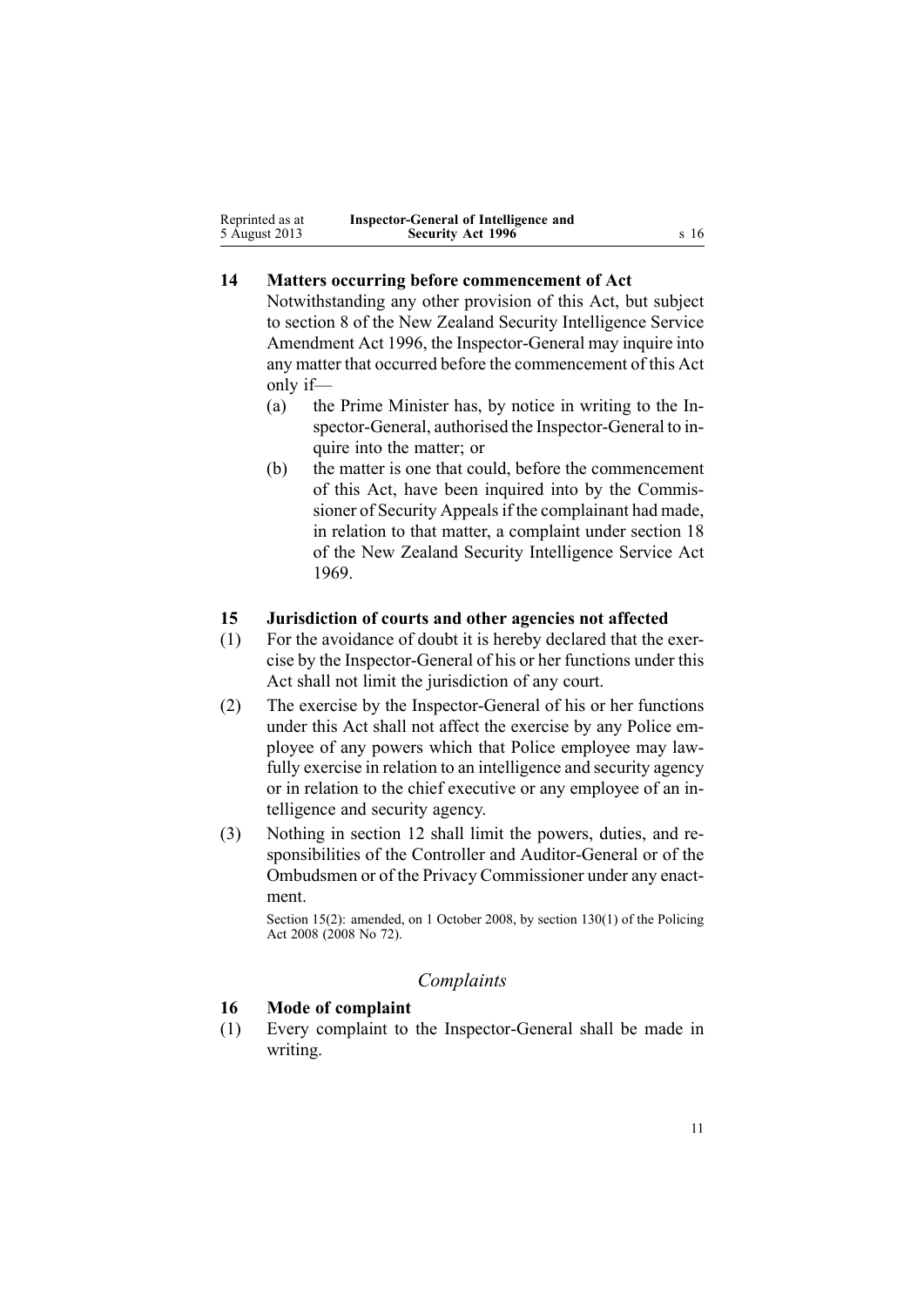<span id="page-11-0"></span>

|      | Inspector-General of Intelligence and | Reprinted as at |
|------|---------------------------------------|-----------------|
| s 17 | <b>Security Act 1996</b>              | 5 August 2013   |

- (2) Every complaint shall be addressed to the Inspector-General care of the Registrar or Deputy Registrar of the High Court at Wellington, who shall forward it to the Inspector-General as soon as practicable.
- (3) Notwithstanding any provision in any enactment, where any letter appearing to be written by any person in custody on <sup>a</sup> charge or after conviction of any offence, or by any patient of any hospital within the meaning of the [Mental](http://www.legislation.govt.nz/pdflink.aspx?id=DLM262706) Health [\(Compulsory](http://www.legislation.govt.nz/pdflink.aspx?id=DLM262706) Assessment and Treatment) Act 1992, is addressed to the Inspector-General, it shall be immediately forwarded, unopened, to the Inspector-General by the person for the time being in charge of the place or institution where the writer of the letter is detained or of which he or she is <sup>a</sup> patient.

Compare: 1969 No 24 <sup>s</sup> [18\(1\),](http://www.legislation.govt.nz/pdflink.aspx?id=DLM392033) (2)

# **17 Power of Inspector-General to refuse to inquire into complaint**

- (1) The Inspector-General may in his or her discretion decide not to inquire into any complaint if, in his or her opinion,—
	- (a) the subject matter of the complaint is trivial; or
	- (b) the complaint is frivolous or vexatious or is not made in good faith.
- (2) If in the course of his or her inquiries it appears to the Inspector-General that—
	- (a) having regard to all the circumstances of the case, further inquiries are unnecessary; or
	- (b) the matter is one which should be heard by <sup>a</sup> court or tribunal constituted by statute,—

the Inspector-General may refuse to inquire into the matter further.

(3) In any case where the Inspector-General decides not to inquire into <sup>a</sup> complaint or proceed with his or her inquiries or in any case where the Inspector-General is precluded by [section](#page-10-0) 14 from inquiring into <sup>a</sup> complaint, the Inspector-General shall, as the case may require, advise the complainant of that decision or of the fact that the Inspector-General is so precluded. Compare: 1969 No 24 <sup>s</sup> [19](http://www.legislation.govt.nz/pdflink.aspx?id=DLM392036); 1988 No 20 <sup>s</sup> [87](http://www.legislation.govt.nz/pdflink.aspx?id=DLM130374)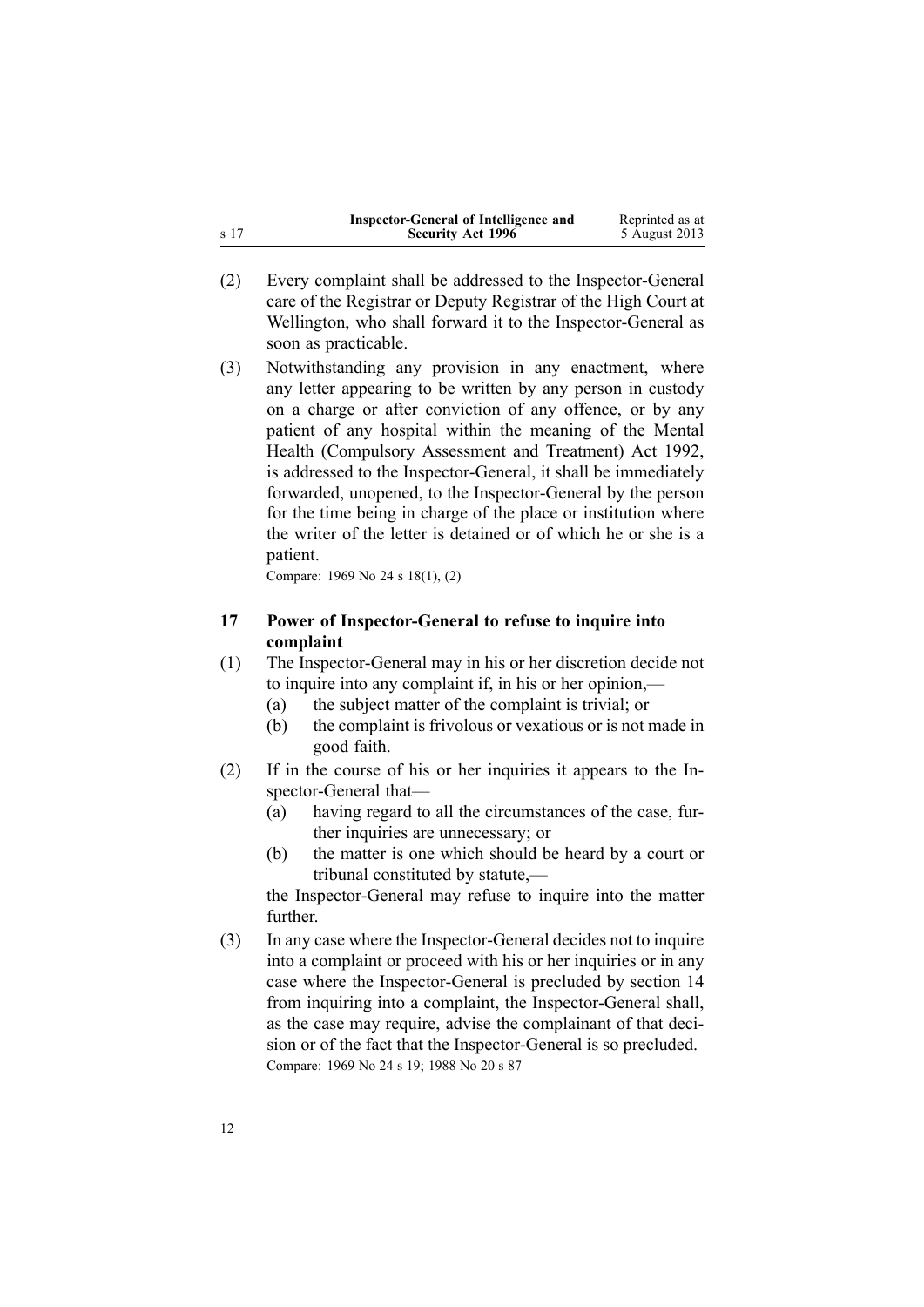<span id="page-12-0"></span>

| Reprinted as at | Inspector-General of Intelligence and |      |
|-----------------|---------------------------------------|------|
| 5 August 2013   | <b>Security Act 1996</b>              | s 19 |

# **18 Disclosures to Inspector-General by employees of intelligence and security agencies**

Where any employee of an intelligence and security agency brings any matter to the attention of the Inspector-General, that employee shall not be subjected by the intelligence and security agency to any penalty or discriminatory treatment of any kind in relation to his or her employment by reason only of having brought that matter to the attention of the Inspector-General unless the Inspector-General determines that in so doing the employee acted otherwise than in good faith.

#### *Procedure*

# **19 Proceedings of Inspector-General**

- (1) The Inspector-General, on commencing an inquiry,—
	- (a) shall notify the chief executive of the relevant intelligence and security agency of both the commencement of the inquiry and the nature of the inquiry; and
	- (b) if the inquiry relates to <sup>a</sup> complaint, shall provide the chief executive with <sup>a</sup> copy of the complaint.
- (2) Where an inquiry is initiated by the Inspector-General of his or her own motion in accordance with the provisions of [section](#page-7-0) [11\(1\)\(a\)](#page-7-0), the Inspector-General shall advise the Minister of both the commencement of the inquiry and the nature of the inquiry.
- (3) If the inquiry relatesto <sup>a</sup> complaint, the Inspector-General may require the complainant to give on oath any information relating to the complaint, and may for that purpose administer an oath to the complainant.
- (4) The Inspector-General shall permit the complainant to be heard, and to be represented by counsel or any other person, and to have other persons testify to the complainant's record, reliability, and character.
- $(5)$  In accordance with the foregoing provisions of this section, the Inspector-General may receive such evidence asthe Inspector-General thinks fit, whether admissible in <sup>a</sup> court of law or not.
- (6) Every inquiry by the Inspector-General shall be conducted in private.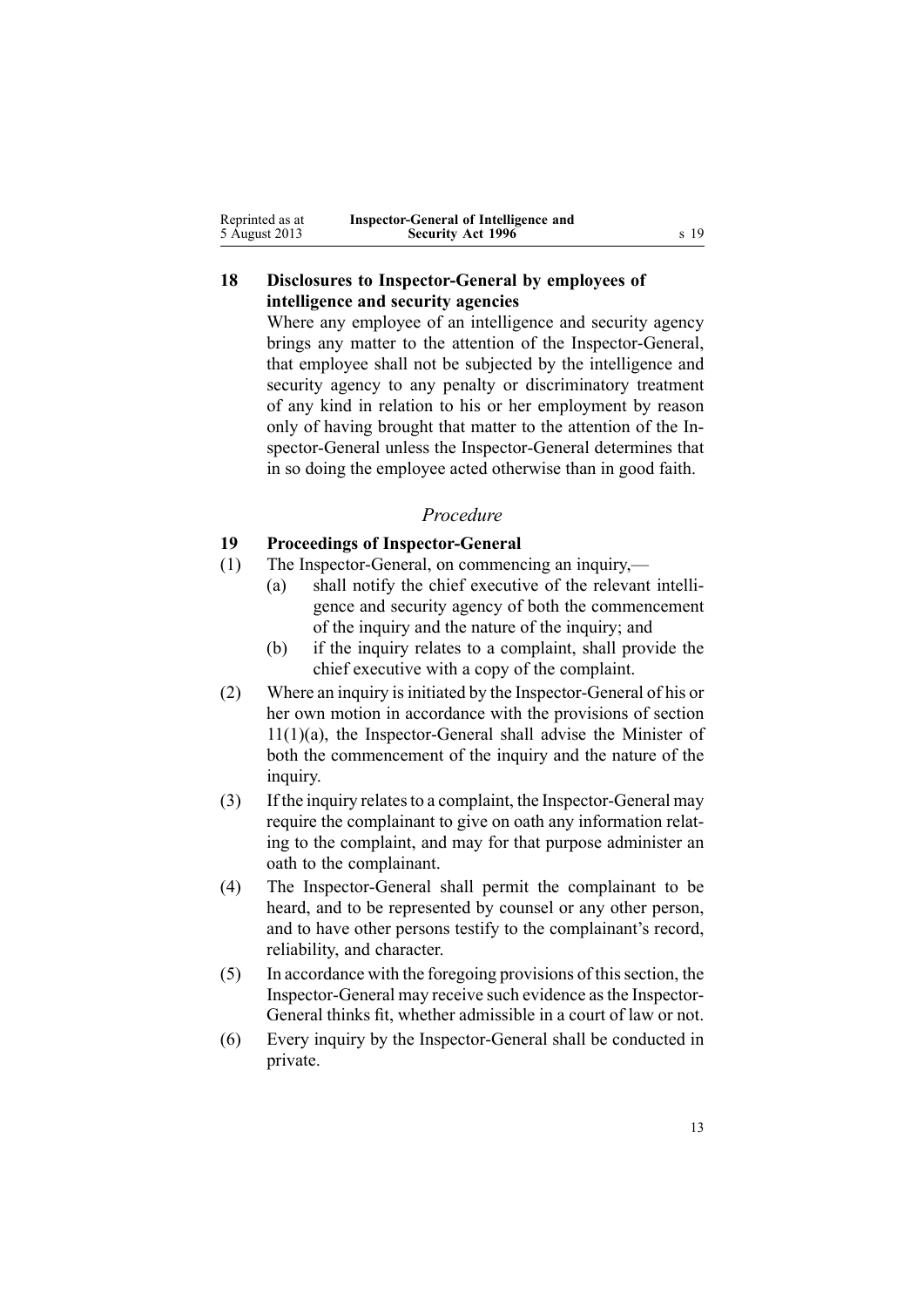<span id="page-13-0"></span>

|      | Inspector-General of Intelligence and | Reprinted as at |
|------|---------------------------------------|-----------------|
| s 20 | <b>Security Act 1996</b>              | 5 August 2013   |

- (7) If at any time during the course of an inquiry it appears to the Inspector-General that there may be sufficient grounds for making any repor<sup>t</sup> or recommendation that may adversely affect an intelligence and security agency, or any employee of an intelligence and security agency, or any other person, the Inspector-General shall give to that intelligence and security agency, employee, or person an opportunity to be heard.
- (8) Subject to the provisions of this Act, the Inspector-General shall regulate his or her procedure in such <sup>a</sup> manner as the Inspector-General thinks fit.
- (9) Except on the ground of lack of jurisdiction, no proceeding, report, or finding of the Inspector-General shall be challenged, reviewed, quashed, or called in question in any court. Compare: 1969 No 24 <sup>s</sup> [20\(1\),](http://www.legislation.govt.nz/pdflink.aspx?id=DLM392040) (2), (4), (5), (9); 1977 No 50 <sup>s</sup> 11(3)

# **20 Powers in relation to security records**

- (1) Subject to [section](#page-18-0) 26(3), the Inspector-General shall, for the purposes of any inquiry, have access to all security records which are in the custody or control of an intelligence and security agency and which are, in the opinion of the Inspector-General, relevant to the inquiry.
- (2) Where any security records that are normally kept in the custody of an intelligence and security agency are held by the Inspector-General in the course of an inquiry, the Inspector-General shall ensure that the security records are kept in safe custody in accordance with the requirements applying to the safe custody of security records in the intelligence and security agencies.
- (3) Where the Inspector-General is responsible for the production of any security records that have <sup>a</sup> security classification, the Inspector-General shall ensure that the security records are kept in safe custody in accordance with the requirements applying to the safe custody of security records in the intelligence and security agencies.

Compare: 1969 No 24 <sup>s</sup> [20\(2B\)](http://www.legislation.govt.nz/pdflink.aspx?id=DLM392040); 1977 No 50 <sup>s</sup> 11(1)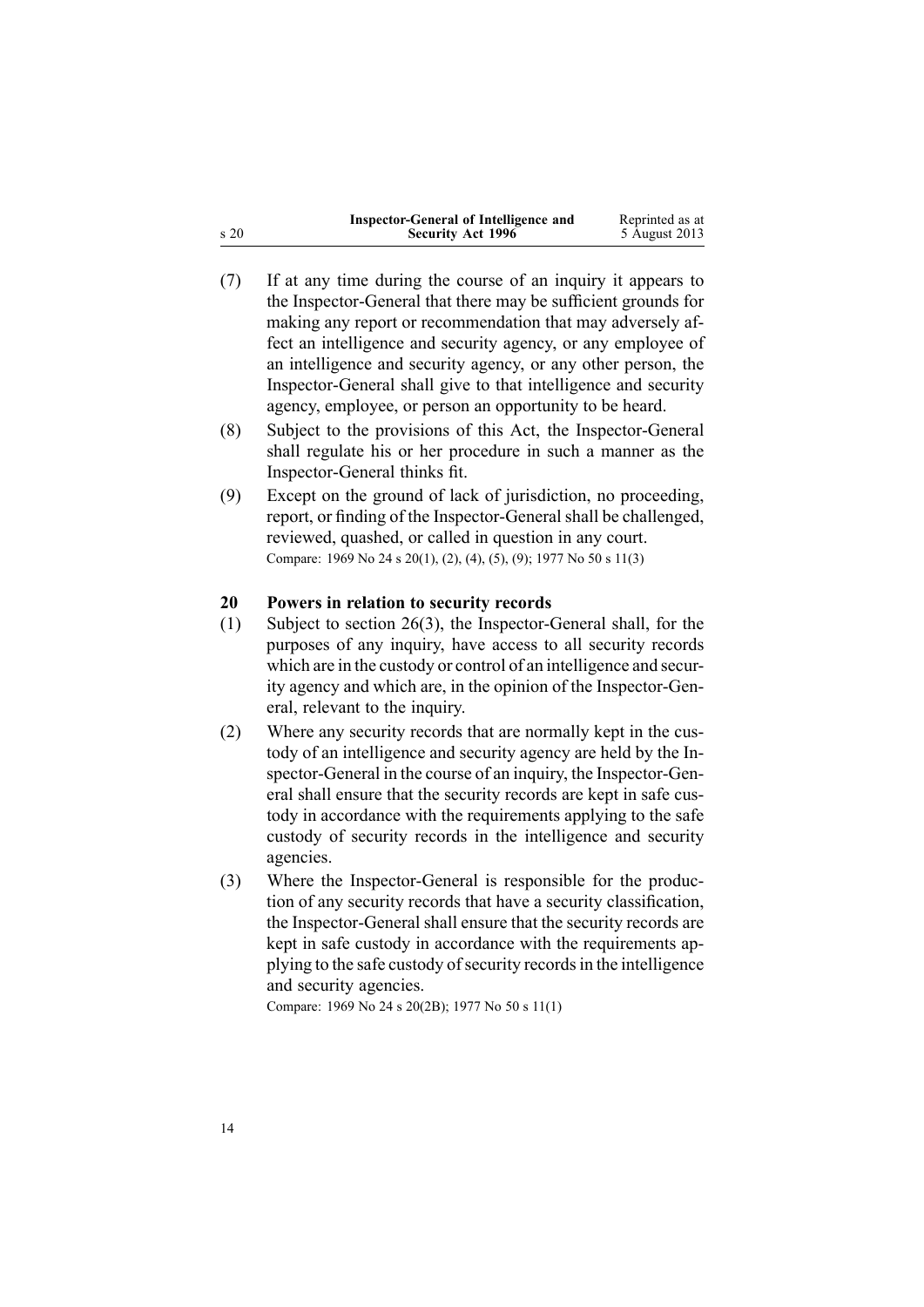<span id="page-14-0"></span>

| Reprinted as at | Inspector-General of Intelligence and |         |
|-----------------|---------------------------------------|---------|
| 5 August 2013   | <b>Security Act 1996</b>              | $s\,23$ |

## **21 Power of entry**

For the purposes of any inquiry under this Act, the Inspector-General may, after giving notice to the chief executive of an intelligence and security agency of the Inspector-General's intention to do so, enter, at any reasonable time, any premises or place occupied or used by the agency.

## **22 Power to hear evidence in private**

In conducting any inquiry under [section](#page-7-0)  $11(1)$ , the Inspector-General may hear separately and in private such evidence (if any) as may be tendered by any party to the proceedings and any witnesses whom any party to the proceedings may wish to call if, in the opinion of the Inspector-General,—

- (a) the interests of justice so require; or
- (b) to do otherwise—
	- (i) would be likely to prejudice 1 or more of the interests referred to in section [26\(3\)\(a\)](#page-18-0); or
	- (ii) would be likely to prejudice the privacy of any individual.

Compare: 1969 No 24 <sup>s</sup> [20\(3\)](http://www.legislation.govt.nz/pdflink.aspx?id=DLM392040)

#### **23 Powers of Inspector-General in relation to inquiries**

- (1) The Inspector-General may require any person who, in the Inspector-General's opinion, is able to give information relating to any matter to which an inquiry relates to furnish such information, and to produce such documents or things in the possession or under the control of that person, as in the opinion of the Inspector-General are relevant to the subject matter of the inquiry.
- (2) The Inspector-General may summon and examine on oath any person who in the opinion of the Inspector-General is able to give any information relating to any matter to which an inquiry relates, and may for the purpose administer an oath to any person so summoned.
- (3) Every such examination by the Inspector-General shall be deemed to be <sup>a</sup> judicial proceeding within the meaning of [section](http://www.legislation.govt.nz/pdflink.aspx?id=DLM328793) 108 of the Crimes Act 1961 (which relates to perjury).
- (4) Subject to subsection (5), every person who appears as <sup>a</sup> witness before the Inspector-General shall have the same privil-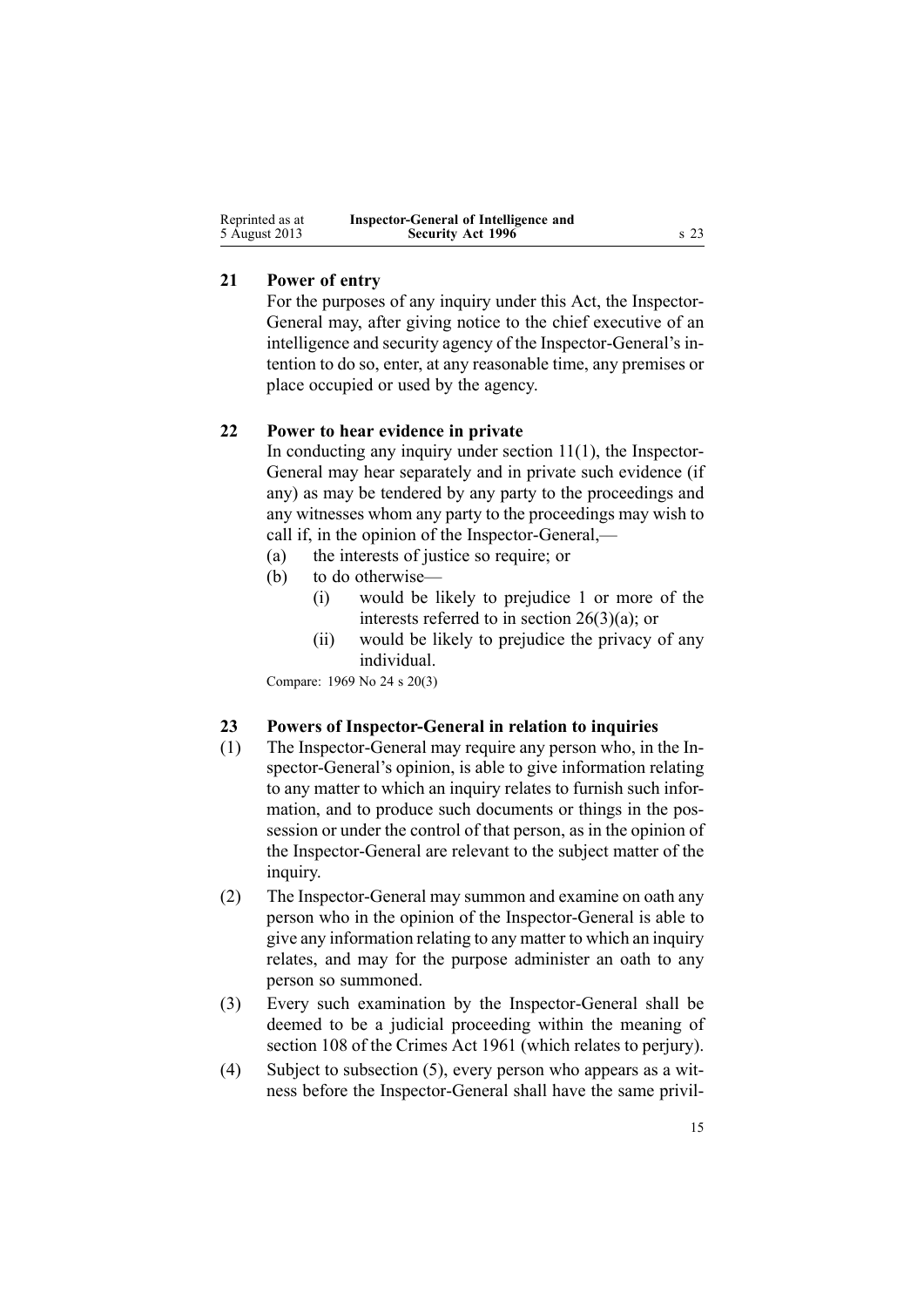|      | Inspector-General of Intelligence and | Reprinted as at |
|------|---------------------------------------|-----------------|
| s 23 | <b>Security Act 1996</b>              | 5 August 2013   |

eges in relation to the giving of information, the answering of questions, and the production of documents and papers and things as witnesses have in courts of law.

- (5) Where any person is bound by the provisions of any enactment (being an Act of Parliament or any regulations made by Order in Council) to maintain secrecy in relation to, or not to disclose, any matter, compliance by that person with <sup>a</sup> requirement of the Inspector-General (being <sup>a</sup> requirement made pursuant to subsection (1)) is not a breach of the relevant obligation of secrecy or non-disclosure or of the enactment by which that obligation is imposed.
- (6) Witnesses' fees, allowances, and travelling expenses according to the scales for the time being prescribed by regulations made under the Criminal [Procedure](http://www.legislation.govt.nz/pdflink.aspx?id=DLM3359902) Act 2011—
	- (a) shall be paid by the Inspector-General to any person who appears as <sup>a</sup> witness before the Inspector-General pursuan<sup>t</sup> to <sup>a</sup> summons under subsection (2); and
	- (b) may, if the Inspector-General so decides, be paid by the Inspector-General to any other person who appears as <sup>a</sup> witness before the Inspector-General;—

and those regulations, with all necessary modifications, shall apply accordingly.

- (7) For the purposes of this section the Inspector-General shall have the powers of <sup>a</sup> court under any such regulations to fix or disallow, in whole or in part, or increase the amounts payable thereunder.
- (8) Every person commits an offence and is liable on conviction to <sup>a</sup> fine not exceeding \$5,000 who—
	- (a) without lawful justification or excuse, wilfully obstructs, hinders, or resists the Inspector-General or any other person in the exercise of his or her powers under this Act:
	- (b) without lawful justification or excuse, refuses or wilfully fails to comply with any lawful requirement of the Inspector-General or any other person under this Act:
	- (c) wilfully makes any false statement to or misleads or attempts to mislead the Inspector-General or any other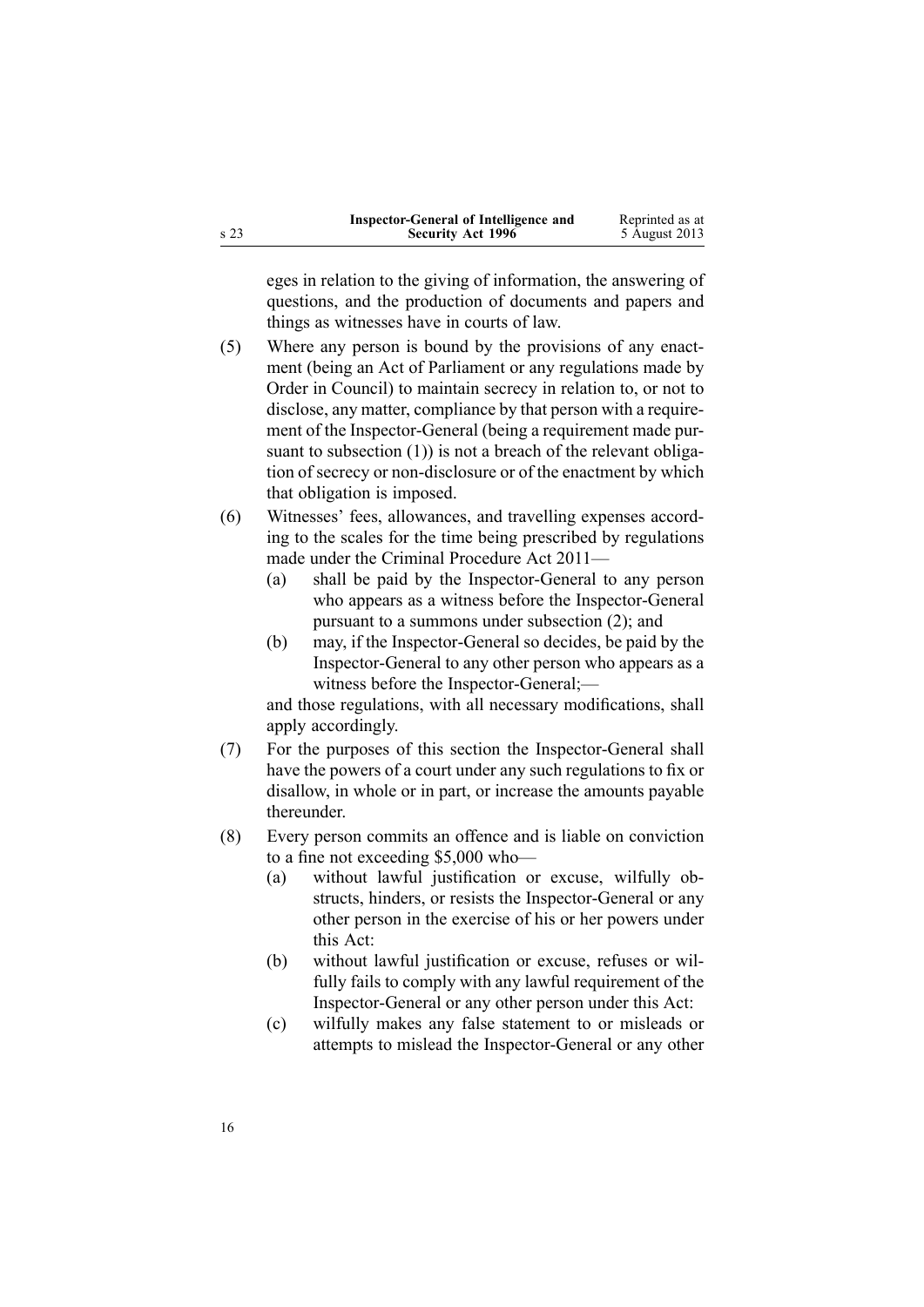person in the exercise of his or her powers under this Act.

<span id="page-16-0"></span>Compare: 1969 No 24 <sup>s</sup> [20\(6\),](http://www.legislation.govt.nz/pdflink.aspx?id=DLM392040) (8); 1977 No 50 <sup>s</sup> 11(2)

Section 23(5): amended, on 5 August 2013, by [section](http://www.legislation.govt.nz/pdflink.aspx?id=DLM2998633) 77(3) of the Legislation Act 2012 (2012 No 119).

Section 23(6): amended, on 1 July 2013, by [section](http://www.legislation.govt.nz/pdflink.aspx?id=DLM3360714) 413 of the Criminal Procedure Act 2011 (2011 No 81).

Section 23(8): amended, on 1 July 2013, by [section](http://www.legislation.govt.nz/pdflink.aspx?id=DLM3360714) 413 of the Criminal Procedure Act 2011 (2011 No 81).

#### **24 Proceedings privileged**

- (1) Subject to subsection (2),—
	- (a) no proceedings, civil or criminal, shall lie against the Inspector-General, or against any employee of the Inspector-General, for anything done or reported or said by the Inspector-General or employee in the course of the exercise or intended exercise of their functions under this Act, unless it is shown that the Inspector-General or employee acted in bad faith:
	- (b) neither the Inspector-General nor any employee of the Inspector-General nor any person who has held the appointment of Inspector-General or who has been an employee of the Inspector-General shall be called to give evidence in any court, or in any proceedings of <sup>a</sup> judicial nature, in respec<sup>t</sup> of anything coming to his or her knowledge in the exercise of his or her functions under this Act.
- (2) Nothing in subsection (1) applies in respec<sup>t</sup> of proceedings for—
	- (a) an offence against [section](#page-20-0) 28 of this Act; or
	- (b) an offence against [section](http://www.legislation.govt.nz/pdflink.aspx?id=DLM328526) 78 or section [78A\(1\)](http://www.legislation.govt.nz/pdflink.aspx?id=DLM328528) or [sec](http://www.legislation.govt.nz/pdflink.aspx?id=DLM328753)[tion](http://www.legislation.govt.nz/pdflink.aspx?id=DLM328753) 105 or [section](http://www.legislation.govt.nz/pdflink.aspx?id=DLM328755) 105A or [section](http://www.legislation.govt.nz/pdflink.aspx?id=DLM328758) 105B of the Crimes Act 1961; or
	- (c) the offence of conspiring to commit an offence against [section](http://www.legislation.govt.nz/pdflink.aspx?id=DLM328526) 78 or section [78A\(1\)](http://www.legislation.govt.nz/pdflink.aspx?id=DLM328528) or [section](http://www.legislation.govt.nz/pdflink.aspx?id=DLM328753) 105 or [section](http://www.legislation.govt.nz/pdflink.aspx?id=DLM328755) [105A](http://www.legislation.govt.nz/pdflink.aspx?id=DLM328755) or [section](http://www.legislation.govt.nz/pdflink.aspx?id=DLM328758) 105B of the Crimes Act 1961; or
	- (d) the offence of attempting to commit an offence against [section](http://www.legislation.govt.nz/pdflink.aspx?id=DLM328526) 78 or section [78A\(1\)](http://www.legislation.govt.nz/pdflink.aspx?id=DLM328528) or [section](http://www.legislation.govt.nz/pdflink.aspx?id=DLM328753) 105 or [section](http://www.legislation.govt.nz/pdflink.aspx?id=DLM328755) [105A](http://www.legislation.govt.nz/pdflink.aspx?id=DLM328755) or [section](http://www.legislation.govt.nz/pdflink.aspx?id=DLM328758) 105B of the Crimes Act 1961.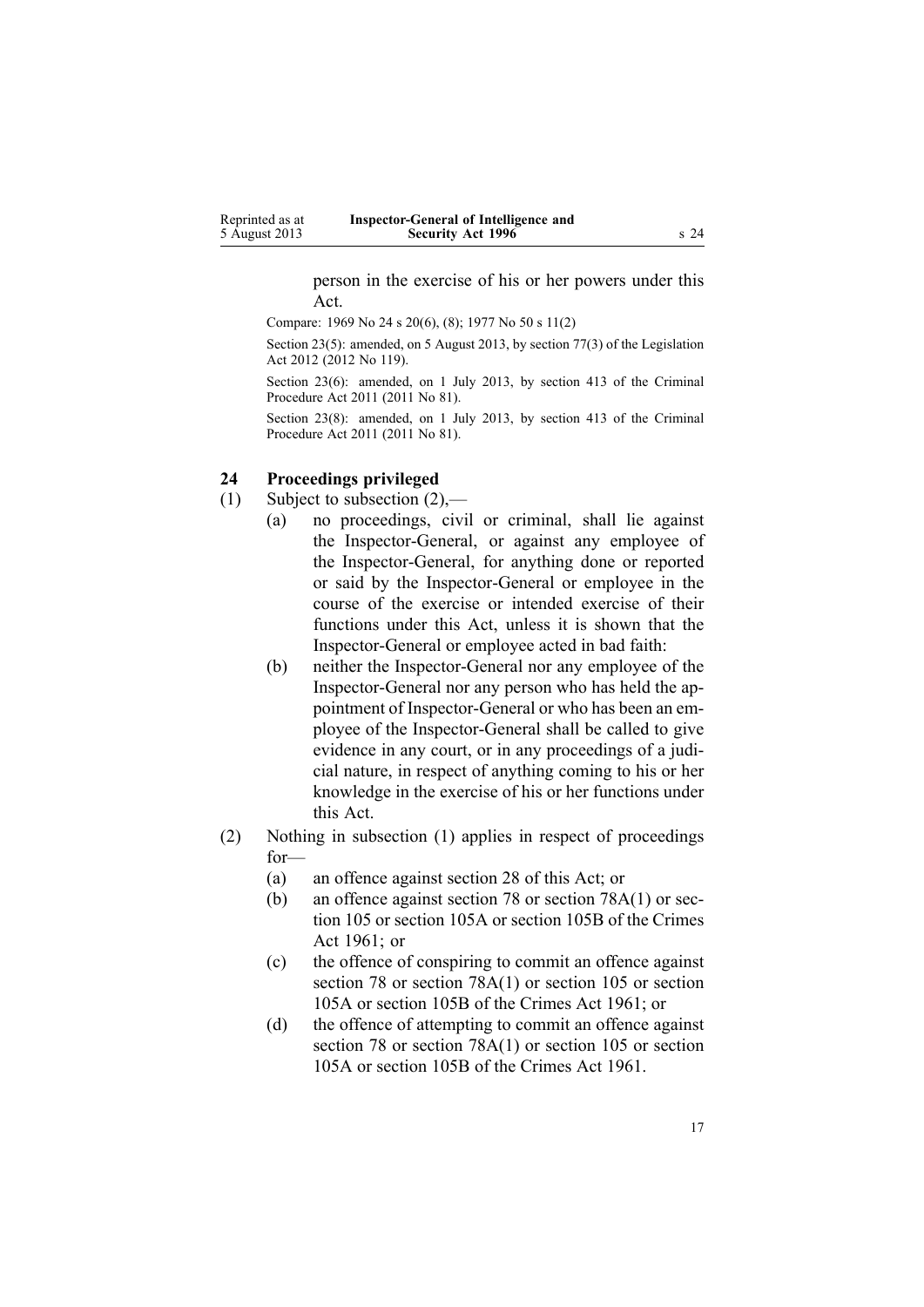<span id="page-17-0"></span>

|      | Inspector-General of Intelligence and | Reprinted as at |
|------|---------------------------------------|-----------------|
| s 25 | <b>Security Act 1996</b>              | 5 August 2013   |

(3) Anything said or any information given or any document or thing produced by any person in the course of any inquiry by or proceedings before the Inspector-General under this Act shall be privileged in the same manner as if the inquiry or proceedings were proceedings in <sup>a</sup> court. Compare: 1969 No 24 <sup>s</sup> [24](http://www.legislation.govt.nz/pdflink.aspx?id=DLM392056); 1987 No 8 <sup>s</sup> [25\(1\)](http://www.legislation.govt.nz/pdflink.aspx?id=DLM101353); 1993 No 28 <sup>s</sup> [129\(1\)](http://www.legislation.govt.nz/pdflink.aspx?id=DLM298439)

Section 23(5): amended, on 5 August 2013, by [section](http://www.legislation.govt.nz/pdflink.aspx?id=DLM2998633) 77(3) of the Legislation Act 2012 (2012 No 119).

# **25 Reports in relation to inquiries**

- (1) On completion of an inquiry, the Inspector-General shall prepare <sup>a</sup> written repor<sup>t</sup> containing his or her conclusions and recommendations and shall forward such repor<sup>t</sup> to the Minister and to the chief executive of the intelligence and security agency to which the inquiry relates.
- (2) Where an inquiry has been conducted by the Inspector-General following <sup>a</sup> complaint, the Inspector-General shall also advise the complainant of his or her conclusions in terms that will not prejudice the security or defence of New Zealand or the international relations of the Government of New Zealand.
- (3) If, in the course of the Inspector-General's inquiries, the Inspector-General is of the opinion that there is evidence of <sup>a</sup> breach of duty or misconduct by an employee of an intelligence and security agency, the Inspector-General shall inform the chief executive and the Minister immediately.
- (4) On completion of an inquiry, all documents and material relating to that inquiry which the Inspector-General has obtained from an intelligence and security agency shall be returned by the Inspector-General to that agency and all other papers, documents, or records relating to that inquiry in the possession of the Inspector-General and all copies of the Inspector-General's repor<sup>t</sup> shall be kept in safe custody in accordance with the requirements applying to the safe custody of documents in the intelligence and security agencies or disposed of by the Inspector-General in accordance with the requirements applying to the disposal of documents by the intelligence and security agencies.
- (5) The Inspector-General may repor<sup>t</sup> to the Minister—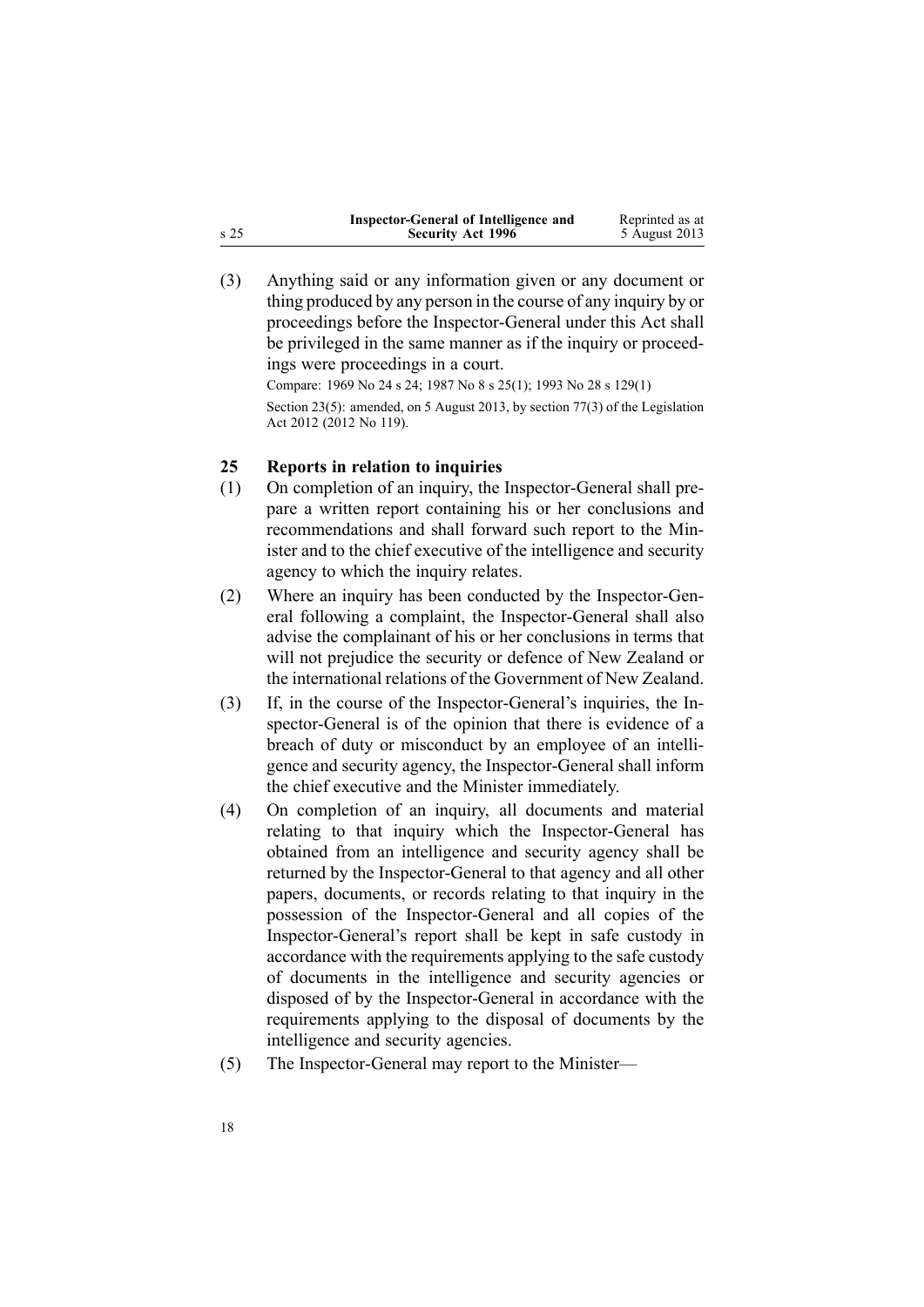<span id="page-18-0"></span>

| Reprinted as at | Inspector-General of Intelligence and |         |
|-----------------|---------------------------------------|---------|
| 5 August 2013   | <b>Security Act 1996</b>              | $s\,26$ |

- (a) on the compliance by an intelligence and security agency with the Inspector-General's recommendations as the result of an inquiry by the Inspector-General; and
- (b) on the adequacy of any remedial or preventative measures taken by an intelligence and security agency following such inquiry.

Compare: 1969 No 24 <sup>s</sup> [21](http://www.legislation.govt.nz/pdflink.aspx?id=DLM392048); 1977 No 50 <sup>s</sup> 13

# **26 Disclosure**

- (1) Subject to the provisions of this Act, the Inspector-General and any person employed on the staff of the Inspector-General and any person assisting the Inspector-General shall not disclose to any person any security records or other official information whatsoever relating to the activities of an intelligence and security agency.
- (2) Nothing in subsection (1) shall limit the disclosure to the Minister of information concerning the activities of an intelligence and security agency.
- (3) Subject to subsection (4), where the Minister certifies—
	- (a) that the disclosure either to or by the Inspector-General of any security records or any other official information would be likely—
		- (i) to prejudice the security or defence of New Zealand or the international relations of the Government of New Zealand; or
		- (ii) to prejudice the entrusting of information to the Government of New Zealand on <sup>a</sup> basis of confidence by the governmen<sup>t</sup> of any other country or any agency of such <sup>a</sup> government; or
		- (iii) to prejudice the entrusting of information to the Government of New Zealand on <sup>a</sup> basis of confidence by any international organisation; or
		- (iv) to endanger the safety of any person; and
	- (b) that such disclosure—
		- (i) should not be made; or
		- (ii) should be made only on such terms and conditions as are, in the Minister's opinion, necessary in the interests of security,—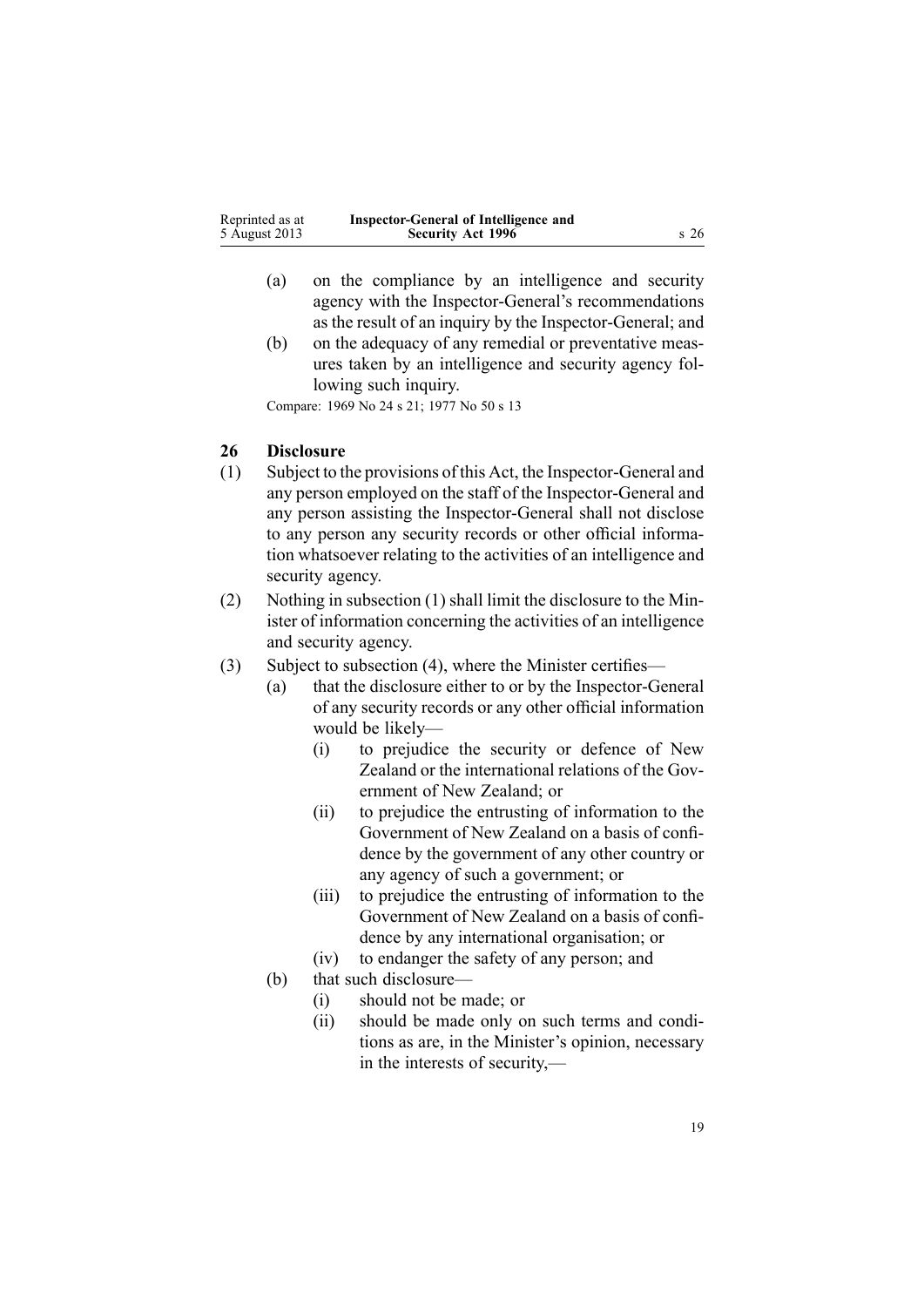<span id="page-19-0"></span>

|      | Inspector-General of Intelligence and | Reprinted as at |
|------|---------------------------------------|-----------------|
| s 27 | <b>Security Act 1996</b>              | 5 August 2013   |

the Inspector-General shall act in accordance with the certificate.

- (4) The Minister shall not exercise his or her power under subsection (3) until the Inspector-General has consulted with—
	- (a) the chief executive of the relevant intelligence and security agency; and
	- (b) any other person (not being, in the case of <sup>a</sup> complaint, the complainant) capable of assisting in the determination of the circumstances and information relevant to the inquiry, being circumstances and information that should not in the interests of security be disclosed in the course of or in relation to the inquiry.

Compare: 1969 No 24 <sup>s</sup> [20A\(1\)](http://www.legislation.govt.nz/pdflink.aspx?id=DLM392045); 1977 No 50 <sup>s</sup> 12

## **27 Reports by Inspector-General**

- (1) As soon as practicable after the end of each year ending with 30 June, the Inspector-General shall furnish <sup>a</sup> repor<sup>t</sup> of the Inspector-General's operations during that year to—
	- (a) each Minister who is responsible for an intelligence and security agency; and
	- (b) the Prime Minister.
- (2) The repor<sup>t</sup> shall—
	- (a) specify the number of inquiries undertaken by the Inspector-General during the year; and
	- (b) contain <sup>a</sup> brief description of the outcome of each inquiry; and
	- (c) contain such other information asthe Inspector-General believes it is necessary, in order to fulfil the object of this Act, to make available to the Ministers specified in subsection  $(1)$ .
- (3) The Prime Ministershall, assoon as practicable after receiving <sup>a</sup> repor<sup>t</sup> under subsection (1), lay <sup>a</sup> copy of that repor<sup>t</sup> before the House of Representatives, together with <sup>a</sup> statement as to whether any matter has, under subsection (4), been excluded from that copy.
- (4) If it appears to the Prime Minister, after consultation with the Inspector-General, that the publication of any matter in an annual repor<sup>t</sup> would be likely—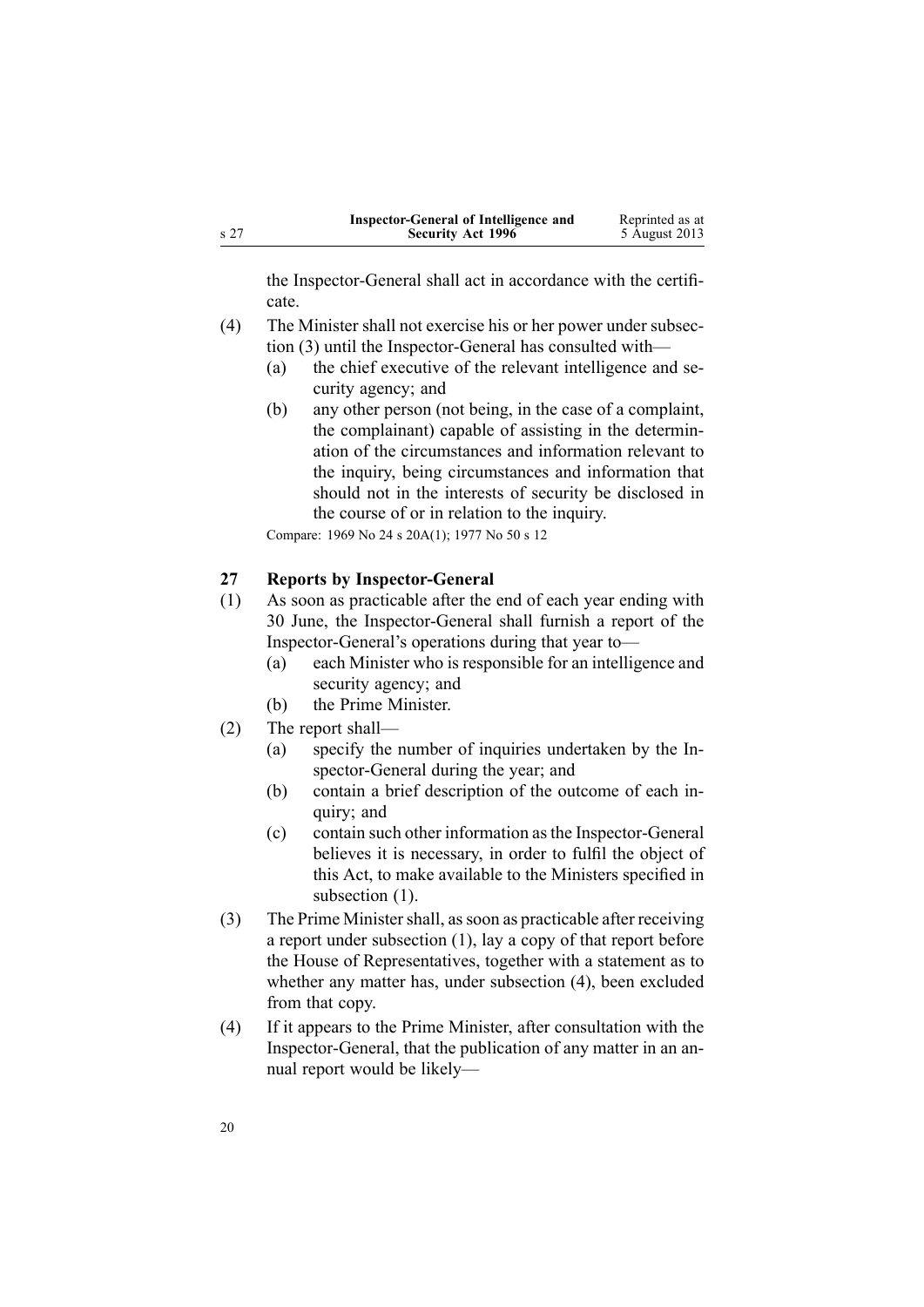<span id="page-20-0"></span>

| Reprinted as at | Inspector-General of Intelligence and |                 |
|-----------------|---------------------------------------|-----------------|
| 5 August 2013   | <b>Security Act 1996</b>              | s <sub>28</sub> |

- (a) to prejudice the security or defence of New Zealand or the international relations of the Government of New Zealand; or
- (b) to prejudice the entrusting of information to the Government of New Zealand on <sup>a</sup> basis of confidence by the governmen<sup>t</sup> of any other country or any agency of such <sup>a</sup> government; or
- (c) to prejudice the entrusting of information to the Government of New Zealand on <sup>a</sup> basis of confidence by any international organisation; or
- (d) to endanger the safety of any person,—

the Prime Minister may exclude that matter from the copy of the repor<sup>t</sup> to be laid before the House of Representatives.

- (5) The Prime Minister shall provide the Leader of the Opposition with <sup>a</sup> copy of the repor<sup>t</sup> furnished to the Prime Minister under subsection  $(1)$ .
- (6) Where the copy supplied to the Leader of the Opposition under subsection (5) contains matter excluded by the Prime Minister, under subsection (4), from the copy laid before the House of Representatives, the Leader of the Opposition shall not disclose that matter to any other person.
- (7) The Inspector-General may at any time, with the concurrence of the Prime Minister, repor<sup>t</sup> either generally or in respec<sup>t</sup> of any particular matter to the Intelligence and Security Committee established by [section](http://www.legislation.govt.nz/pdflink.aspx?id=DLM392266) 5 of the Intelligence and Security Committee Act 1996.

# **28 Secrecy**

- (1) No person who is, or has at any time been, the Inspector-General or an employee of the Inspector-General or <sup>a</sup> person assisting the Inspector-General shall, either directly or indirectly, excep<sup>t</sup> in the performance of that person's functions or duties or in the exercise of that person's powers under this Act,—
	- (a) make <sup>a</sup> record of, or disclose to any person, any information acquired by reason of the person holding or acting in that office; or
	- (b) make use of any such information.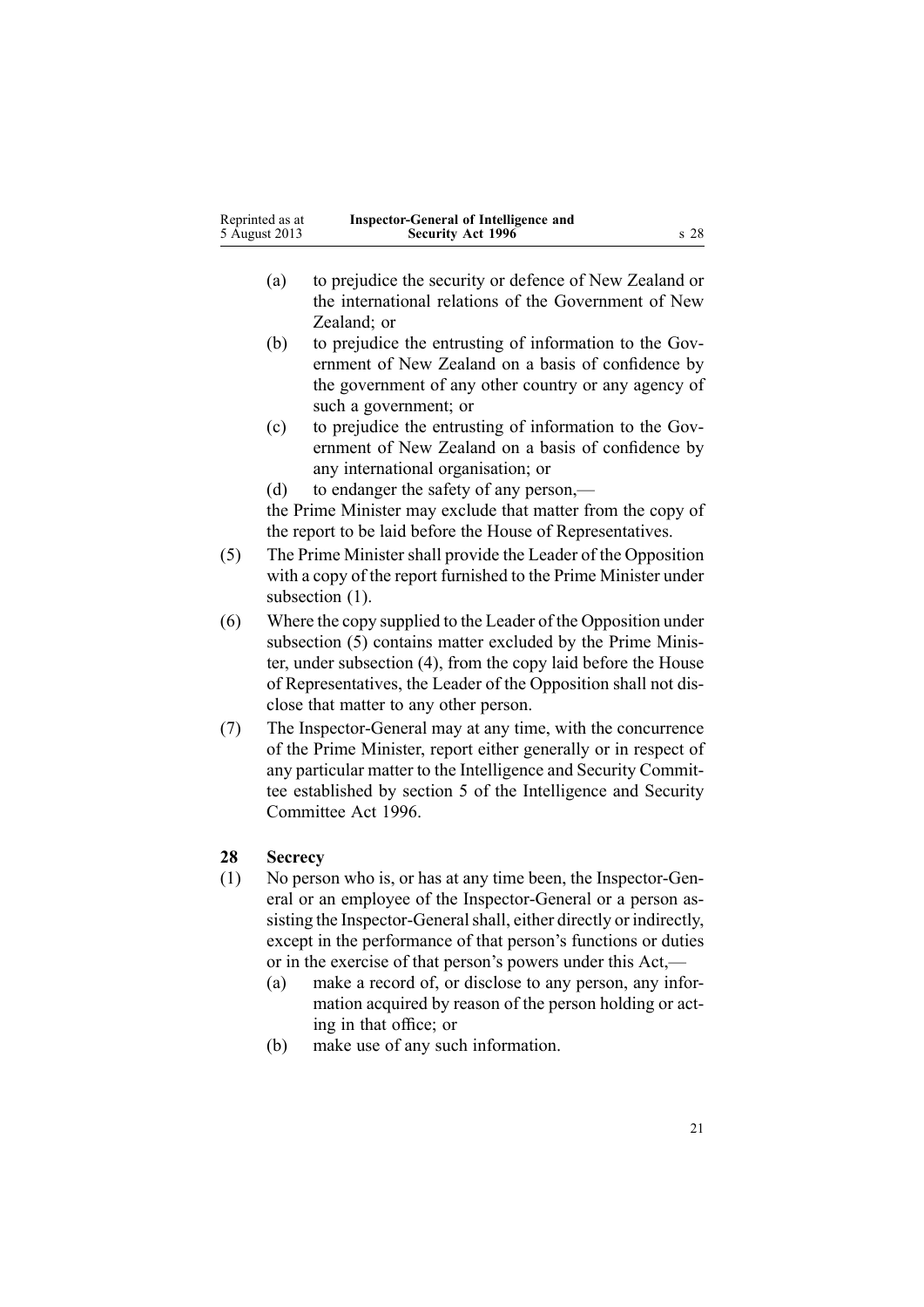<span id="page-21-0"></span>

| s 29 | <b>Inspector-General of Intelligence and</b><br><b>Security Act 1996</b>                                                                                                                                                                                                                                                                                                                                                                                                                                                                                                                                                                       | Reprinted as at<br>5 August 2013 |
|------|------------------------------------------------------------------------------------------------------------------------------------------------------------------------------------------------------------------------------------------------------------------------------------------------------------------------------------------------------------------------------------------------------------------------------------------------------------------------------------------------------------------------------------------------------------------------------------------------------------------------------------------------|----------------------------------|
| (2)  | Nothing in subsection (1) applies in relation to the disclosure<br>or use of any information after its disclosure or use has been<br>approved in writing by the Minister.                                                                                                                                                                                                                                                                                                                                                                                                                                                                      |                                  |
| (3)  | Every person commits an offence and is liable on conviction<br>to imprisonment for a term not exceeding 2 years or a fine not<br>exceeding \$10,000 or to both, who acts in contravention of<br>subsection (1).                                                                                                                                                                                                                                                                                                                                                                                                                                |                                  |
| (4)  | The Inspector-General and any employee of the Inspector-<br>General shall be deemed for the purposes of sections 105 and<br>105A of the Crimes Act 1961 to be officials.                                                                                                                                                                                                                                                                                                                                                                                                                                                                       |                                  |
| (5)  | No prosecution for an offence against this section shall be<br>commenced except with the leave of the Attorney-General.                                                                                                                                                                                                                                                                                                                                                                                                                                                                                                                        |                                  |
| (6)  | Amendment(s) incorporated in the $Act(s)$ .                                                                                                                                                                                                                                                                                                                                                                                                                                                                                                                                                                                                    |                                  |
|      | Section 28(3): amended, on 1 July 2013, by section 413 of the Criminal<br>Procedure Act 2011 (2011 No 81).                                                                                                                                                                                                                                                                                                                                                                                                                                                                                                                                     |                                  |
| 29   | <b>Publication</b>                                                                                                                                                                                                                                                                                                                                                                                                                                                                                                                                                                                                                             |                                  |
| (1)  | Except with the written consent of the Minister, no report<br>or account of any inquiry by the Inspector-General, or any<br>complaint before the Inspector-General, or any decision of<br>the Inspector-General or the Minister relating to such inquiry<br>or complaint shall be published in any newspaper or other<br>document or broadcast by radio or television or otherwise dis-<br>tributed or disclosed in any manner whatsoever, unless the re-<br>port or account is confined,—<br>in the case of a complaint, to advice provided to the<br>(a)<br>complainant by the Inspector-General in accordance<br>with section $25(2)$ ; and |                                  |

- (b) in any other case, to material that the Inspector-General has approved for release (the approval being an approval given in writing after the Inspector-General has consulted, in relation to security requirements, with the chief executive of the intelligence and security agency to which the inquiry or complaint relates).
- (2) No person contravenes subsection (1) by reason only of publishing, or broadcasting, or distributing, or disclosing the fact that any inquiry has been conducted by the Inspector-General.
- (3) Every person commits an offence who publishes or broadcasts or causes to be published or broadcast or otherwise distributes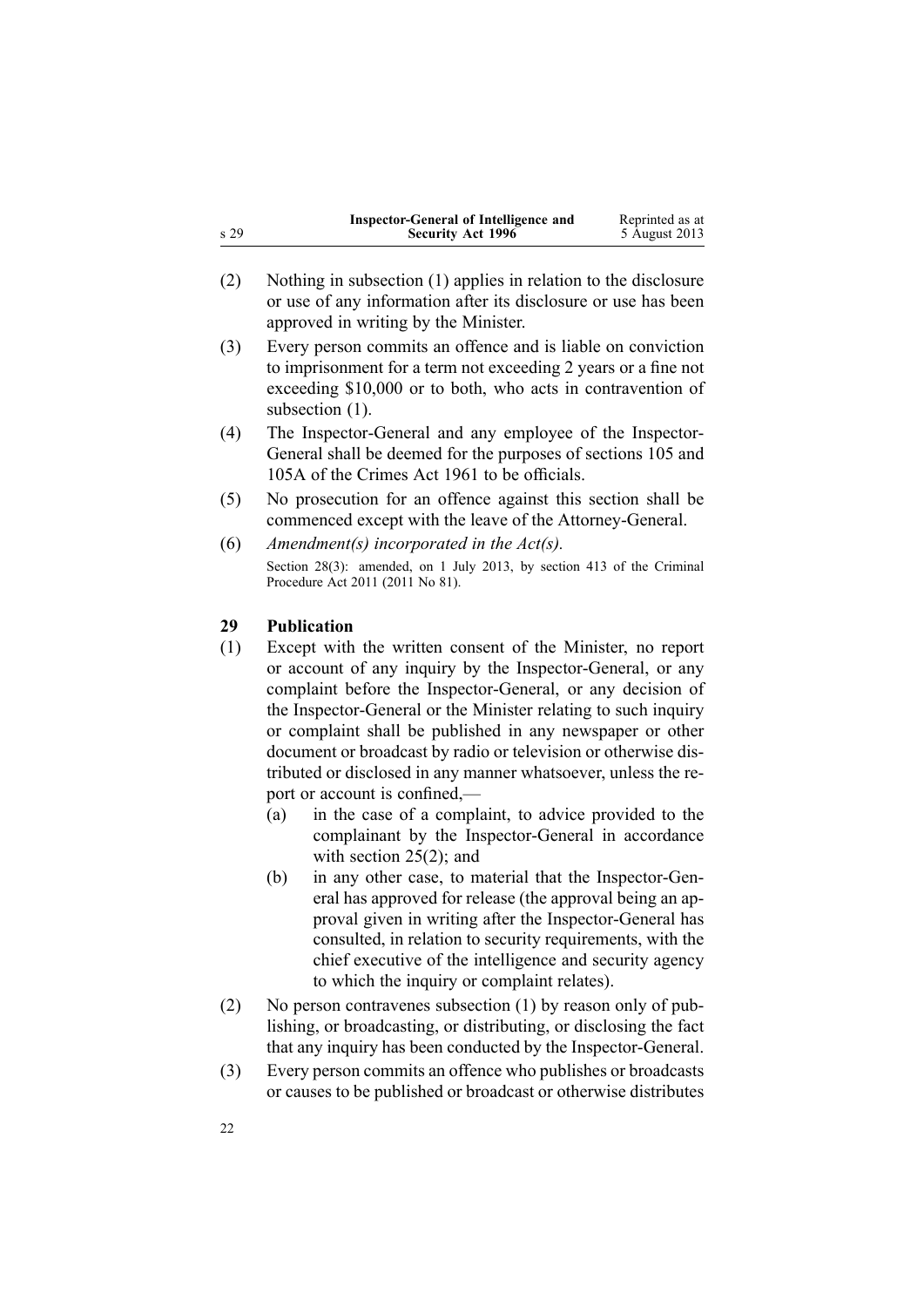<span id="page-22-0"></span>

| Reprinted as at | Inspector-General of Intelligence and |      |
|-----------------|---------------------------------------|------|
| 5 August 2013   | <b>Security Act 1996</b>              | s 33 |

or discloses any repor<sup>t</sup> or account in contravention of subsection (1).

- (4) Every person who commits an offence against subsection (3) is liable on conviction—
	- (a) in the case of <sup>a</sup> company or other corporation, to <sup>a</sup> fine not exceeding \$50,000; and
	- (b) in the case of <sup>a</sup> natural person to imprisonment for <sup>a</sup> term not exceeding 1 year or to <sup>a</sup> fine not exceeding \$10,000 or to both.
- (5) No prosecution for an offence against this section shall be commenced excep<sup>t</sup> with the leave of the Attorney-General.
- (6) Nothing in thissection shall restrict the broadcasting or reporting of proceedings in Parliament. Compare: 1969 No 24 <sup>s</sup> [23](http://www.legislation.govt.nz/pdflink.aspx?id=DLM392053); 1977 No 50 <sup>s</sup> 14 Section 29(4): amended, on 1 July 2013, by [section](http://www.legislation.govt.nz/pdflink.aspx?id=DLM3360714) 413 of the Criminal Procedure Act 2011 (2011 No 81).

*Amendments to Ombudsmen Act 1975*

**30 Referral of complaint to Inspector-General of Intelligence and Security**

*Amendment(s) incorporated in the [Act\(s\).](http://www.legislation.govt.nz/pdflink.aspx?id=DLM430983)*

**31 Consultation with Inspector-General of Intelligence and Security**

*Amendment(s) incorporated in the [Act\(s\).](http://www.legislation.govt.nz/pdflink.aspx?id=DLM430983)*

*Amendments to Privacy Act 1993*

- **32 Referral of complaint to Inspector-General of Intelligence and Security** *Amendment(s) incorporated in the [Act\(s\).](http://www.legislation.govt.nz/pdflink.aspx?id=DLM297450)*
- **33 Consultation with Inspector-General of Intelligence and Security**

*Amendment(s) incorporated in the [Act\(s\).](http://www.legislation.govt.nz/pdflink.aspx?id=DLM298415)*